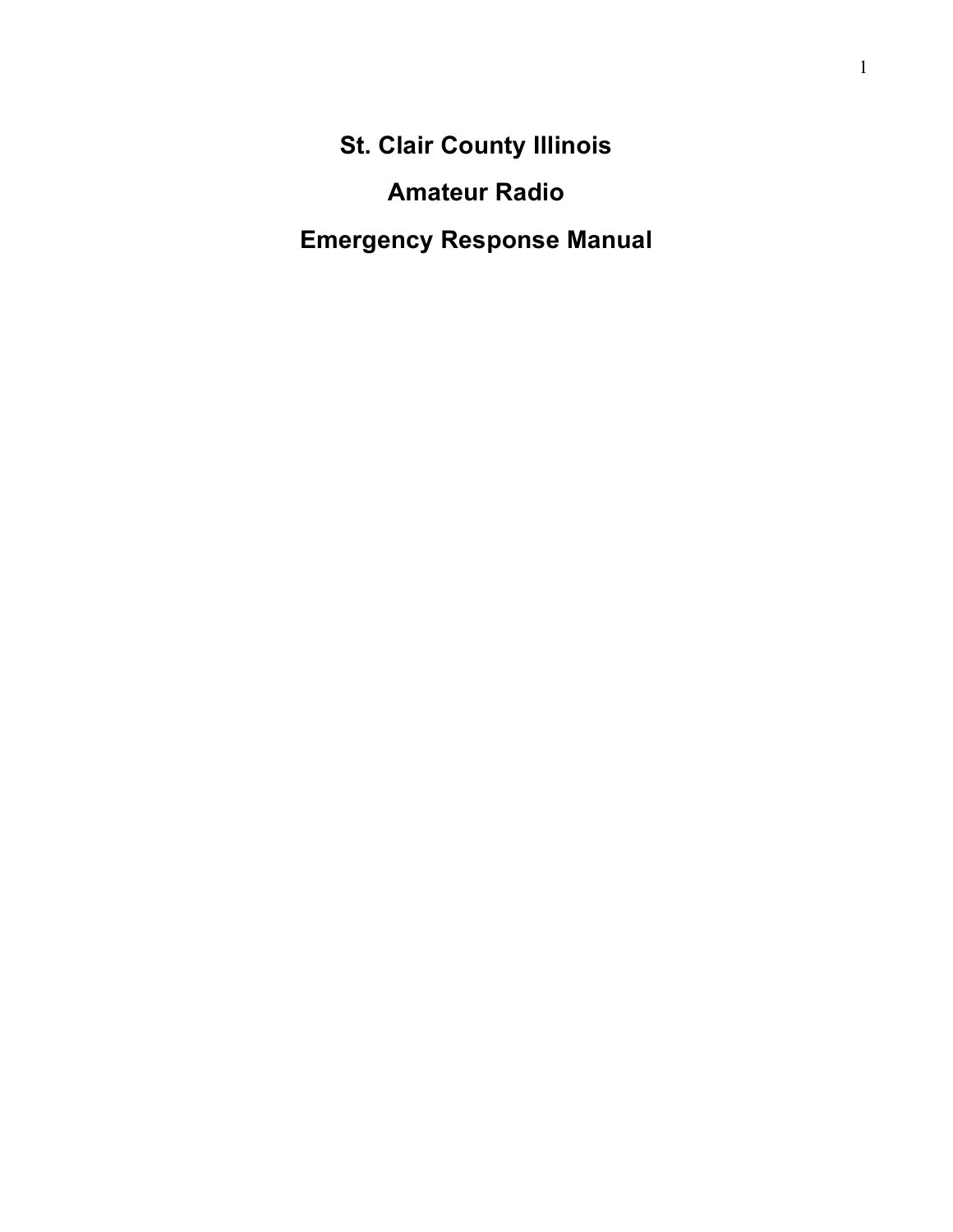# **I N DEX**

This manual is organized into the following categories.

| Chapter        | Description                    |  |
|----------------|--------------------------------|--|
|                | Introduction                   |  |
| $\overline{2}$ | Organization                   |  |
| 3              | <b>Classes of Activation</b>   |  |
| 4              | Training/Certification         |  |
| 5              | <b>Response Preparation</b>    |  |
| 6              | <b>Response Procedures</b>     |  |
|                | Organization we support        |  |
| 8              | <b>Common Radio Procedures</b> |  |
| 9              | Common Frequencies             |  |
| 10             | Common Radio Interfacing       |  |
| Appendix 1     |                                |  |
| Appendix 2     |                                |  |
| Appendix 3     |                                |  |
| Appendix 4     |                                |  |
|                |                                |  |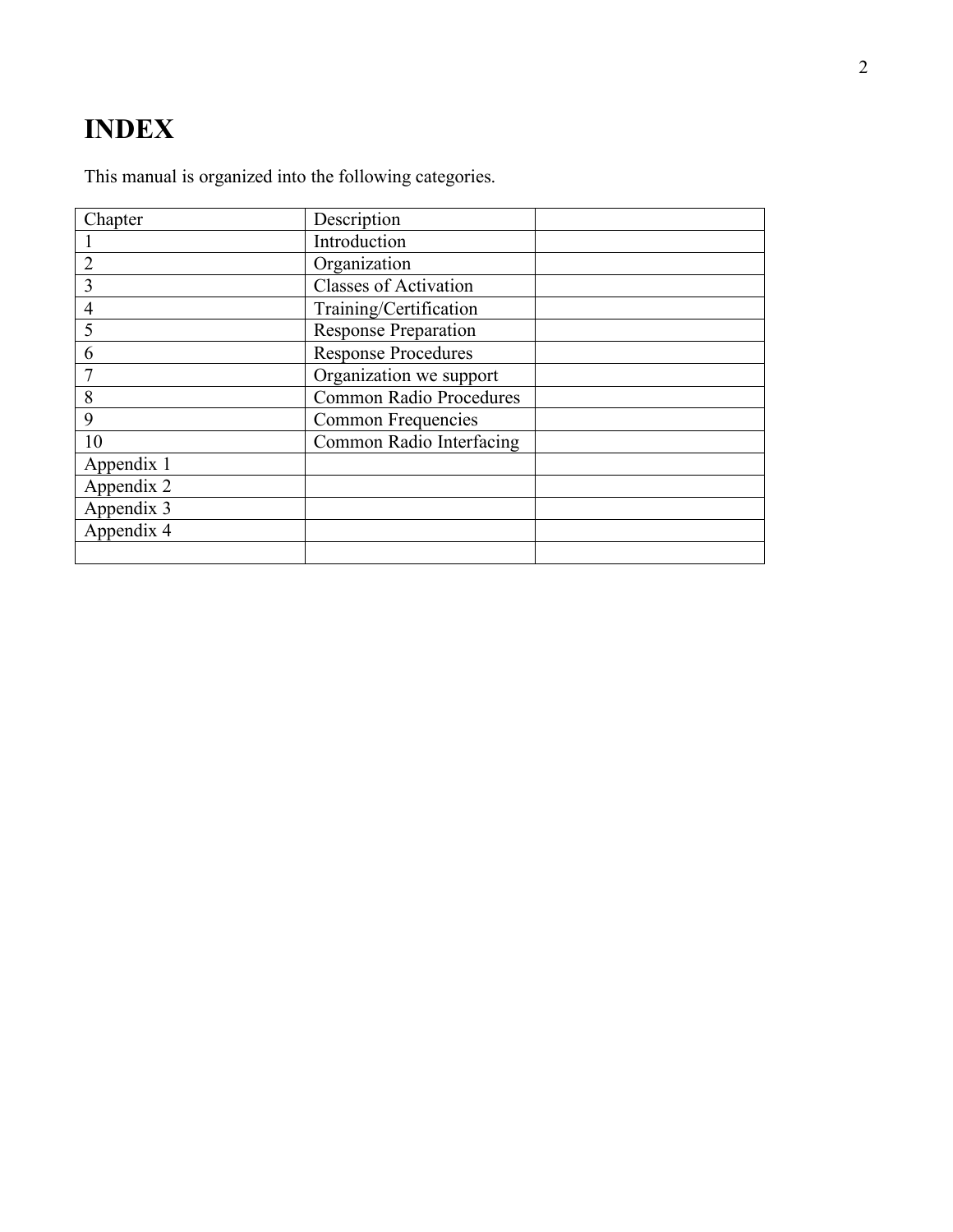Chapter 1: Introduction 4 Chapter 2 Organization 5 St. Clair Amateur Radio Club (SCARC) 5 Radio Amateur Civil Emergency Services (RACES)5 ARES - Amateur Radio Emergency Services 6 ARRL - American Radio Relay League. 8 Chapter 3 – Classes of Activation 9 ARES Membership / Training 11 Chapter 5 – Response Preparation 13 Chapter 6 – Response Procedures . 15 Chapter - 7 Organizations we suppor **20** Beaufort Wind Scale 34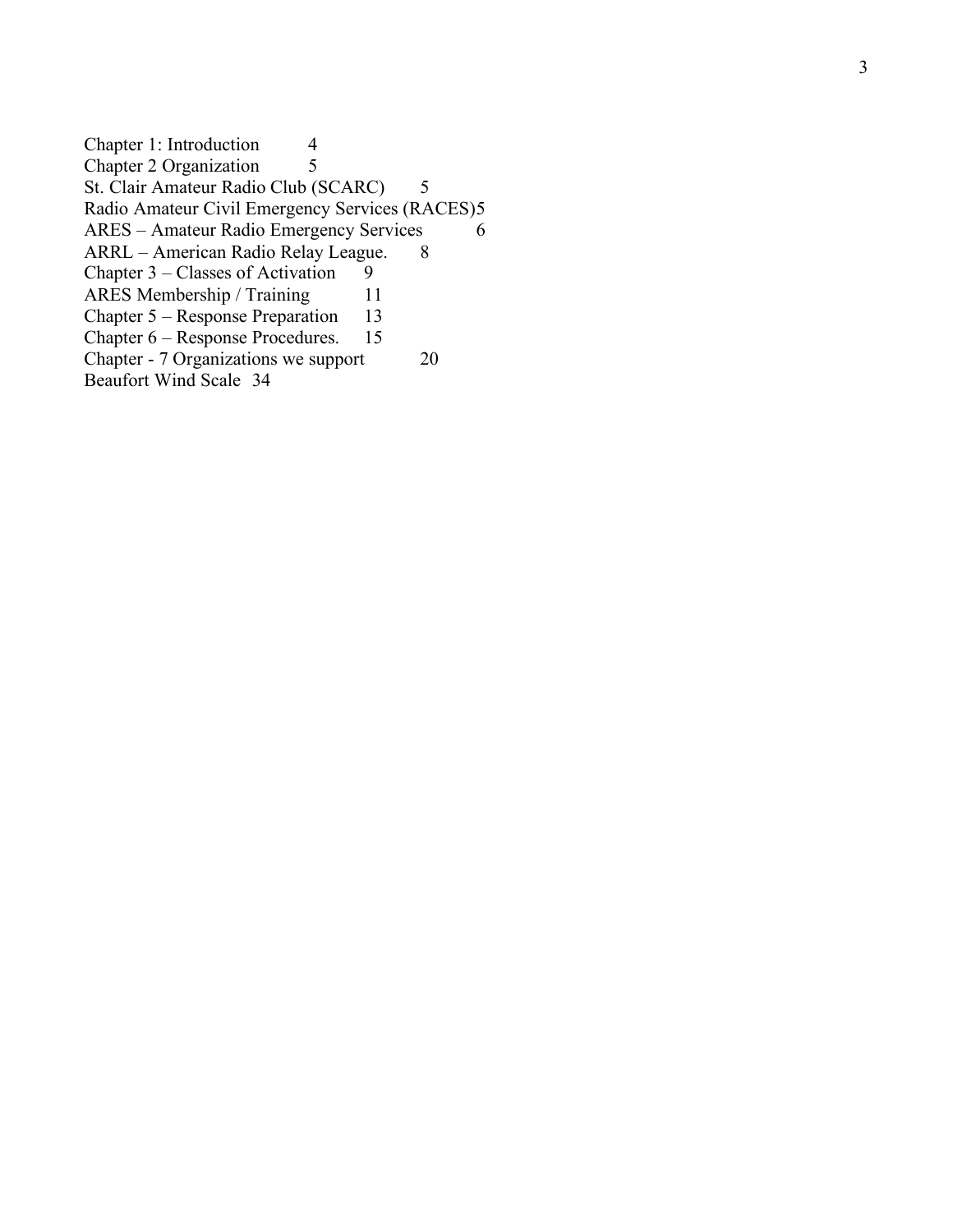# **Chapter 1: Introduction**

The purpose of this manual is to collectively document the purpose, requirements, and procedures for Amateur Radio response and support in St. Clair County IL. It is not written to any one group be it RACES/ARES/Skywarn/SCARC, but rather for the local Ham Radio operator that may be called to assist in coordinated communications activities in St. Clair County IL, be it emergency communications or public service.

This manual is not designed to replace existing documentation or procedures set forth from organizations like RACES, ARES, or Skywarn. It is more of a document of how we operate with these and other organization as Ham Radio Operators in Saint Clair County, Illinois. Most Ham Radio operators in St. Clair County are members of one or more of the above organizations and or the St. Clair County Amateur Radio Club.

If you have been around for a while, some of this information you already know, understand, and have been using. For those of you that have not been around and are not familiar with the procedures and agreements this document is a good start for the procedures we use here in St. Clair County.

At this time this manual is a draft. Everything in it is up for discussion, and or revision. Much of the information I put into my own words based on my knowledge and or experience in the past. Some if it is based on info gathered from published sources of information, and or e-mails asking about specific details. If I got something wrong, and I am sure I have, or have something that needs clarification or changed, please let me know. The goal is to take this draft and get it reviewed by the SCARC, the local RACES, and ARES group and have a simple publication we can all work from.

Dale Wentz St. Clair Amateur Radio Club President. KB9JJA@arrl.net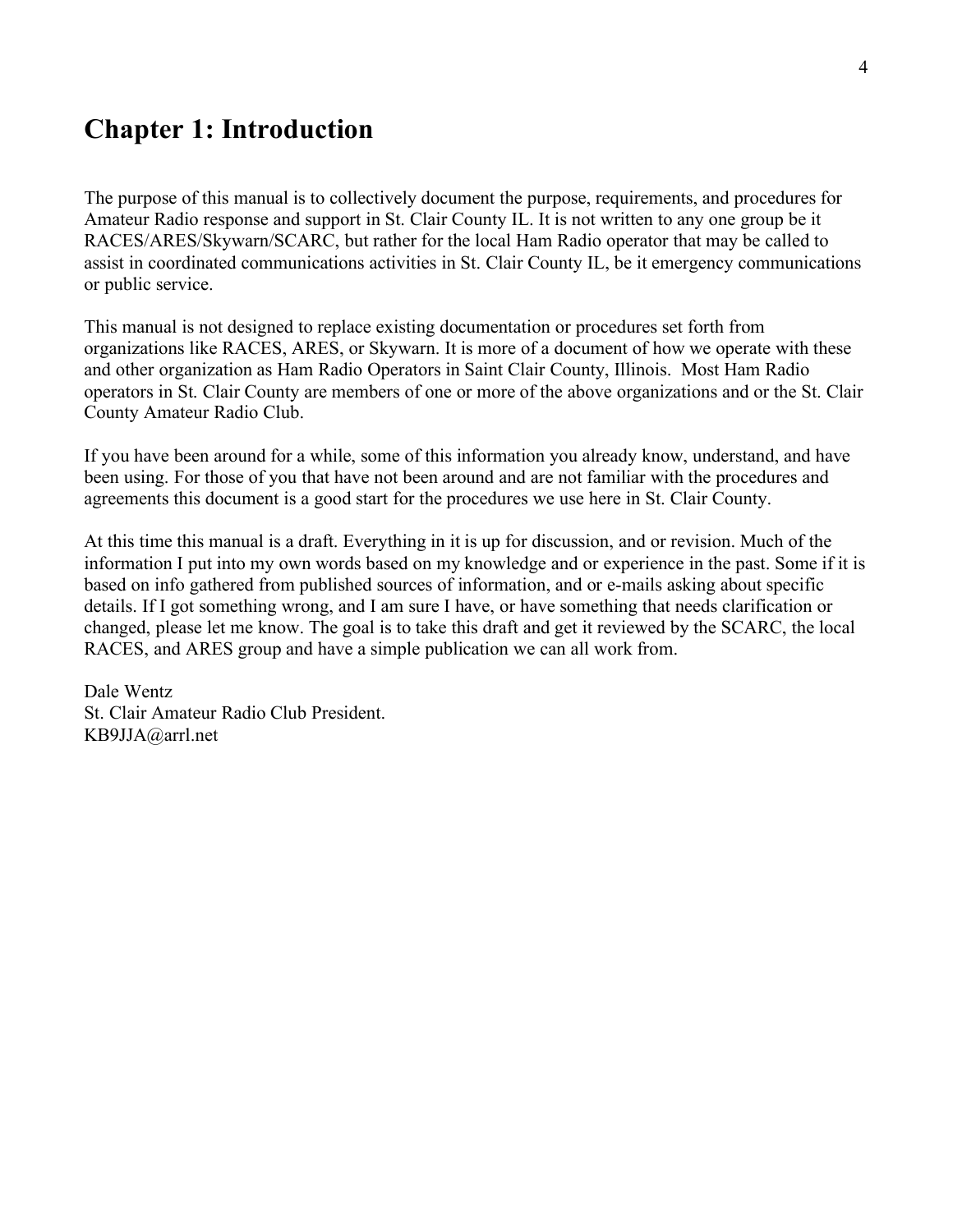## **Chapter 2: Organization**

The local organization of ham radio operations usually falls under one or more sponsoring organizations. Each has a slightly different purpose and specific regulations.

#### **St. Clair Amateur Radio Club (SCARC)**

The SCARC is the sponsoring organization and umbrella for much of the Ham Radio equipment and operators that are used throughout St. Clair County. The club provides a single point of contact for organizations that are served by the local Amateur Radio community. Much of the planning and information is originated at the monthly club meetings. Membership in the club is not required, but highly recommended.

#### **Contact information:**

St. Clair Amateur Radio Club (SCARC) P.O. Box 94 - Belleville IL 62222 http://www.scarc.net Dale Wentz KB9JJA (618) 334-5044

Club meetings are held the last Thursday of the month at the American Red Cross building in Fairview Heights, 10218 Lincoln Trail.

#### **Radio Amateur Civil Emergency Services (RACES)**

RACES is a public service provided by a reserve (volunteer) group of Amateur Radio Operators that is administered by local, county and state emergency management agencies, and sponsored by the Federal Emergency Management Agency (FEMA) of the United States government. As a part of the Amateur Radio Service, it provides radio communications for civil-preparedness purposes only, during periods of local, regional or national civil emergencies. These emergencies are not limited to war-related activities, but can include natural disasters such as earthquakes, hurricanes, wildfires, power outages, floods, victim searches, air crashes, and many others. RACES has very strict rules of operation, and can only be used if activated by FEMA. Originally for wartime use, RACES has evolved over the years, to encompass all types of emergencies. While operating in a RACES capacity, RACES stations and amateurs registered in the local RACES organization may not communicate with amateurs not operating in a RACES capacity. Only civil-preparedness communications can be transmitted. Test and drills are permitted only for a maximum of one hour per week. All test and drill messages must be clearly so identified.

Contact Information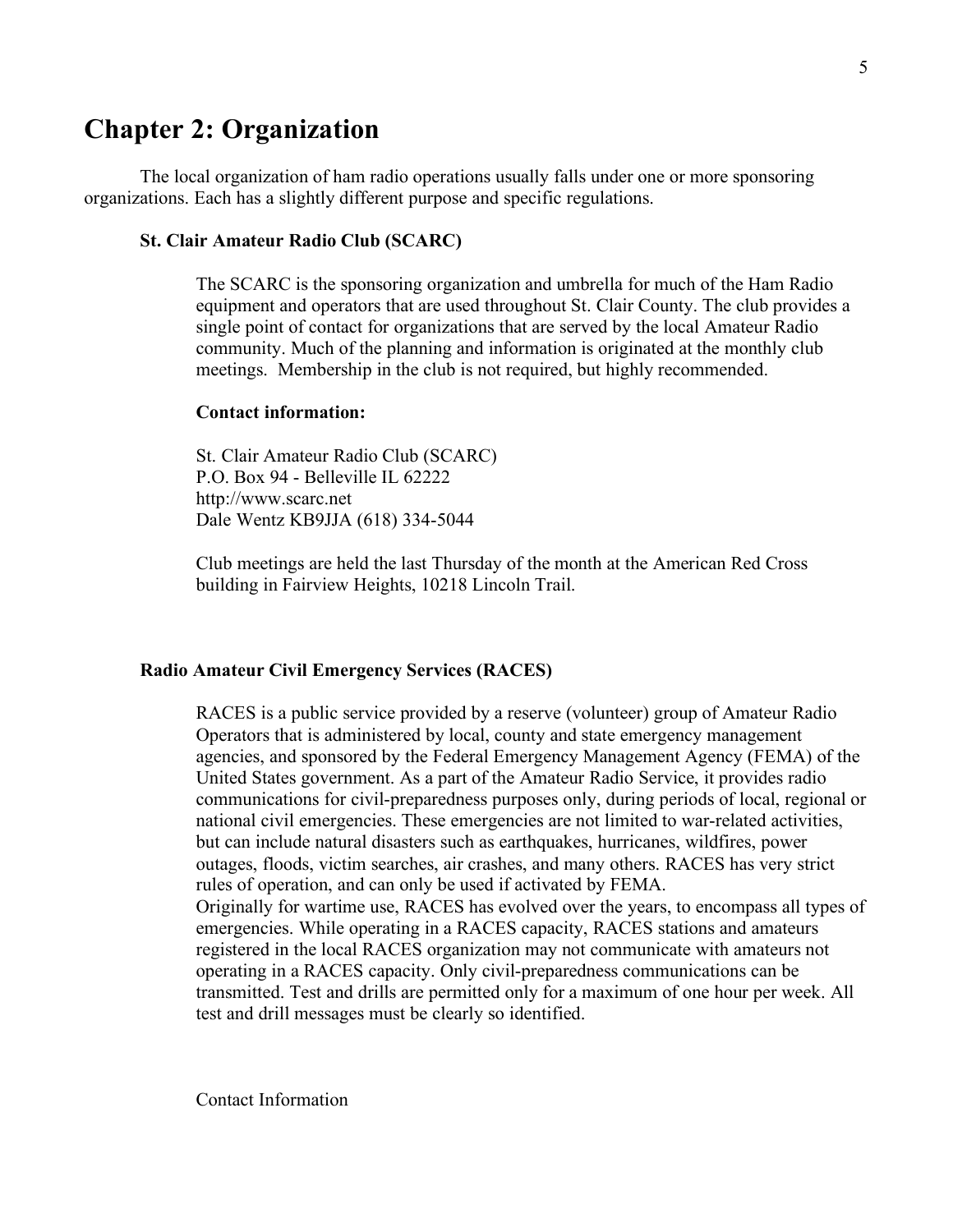St. Clair County RACES Officer Ed Matysik W9RQR http://www.races.net

#### **ARES – Amateur Radio Emergency Services**

The Amateur Radio Emergency Service (ARES) consists of licensed amateurs who have voluntarily registered their qualifications and equipment for communications duty in the public service when disaster strikes. Every licensed amateur, regardless of membership in ARRL or any other local or national organization, is eligible for membership in the ARES. The only qualification, other than possession of an Amateur Radio license, is a sincere desire to serve. Because ARES is an amateur service, only amateurs are eligible for membership.

#### **There are four levels of ARES organization:**

#### **National Level**

National emergency coordination is under the supervision of the ARRL Field and Educational Services Manager

#### **Section Level (Illinois is a section of ARRL)**

At the section level, the Section Emergency Coordinator is appointed by the Section Manager (who is elected by the ARRL members in his or her section) and works under his/her supervision.

Section Emergency Coordinator Pat Ryan KC6VVT KC6VVT@arrl.net (815) 442-3373

#### **District Level**

SECs have the option of grouping their EC jurisdictions into logical units or "districts" and appointing a District EC to coordinate the activities of the local ECs in the district.

South Western Ill District Emergency Coordinator (the southwest district is comprised of the 16 counties in IL served by the St. Louis NWS)

W5DTR - Curtis Williams Belleville IL 62223 Phone 618-538-9808 or cell 314-623-0100 Email: w5dtr@arrl.net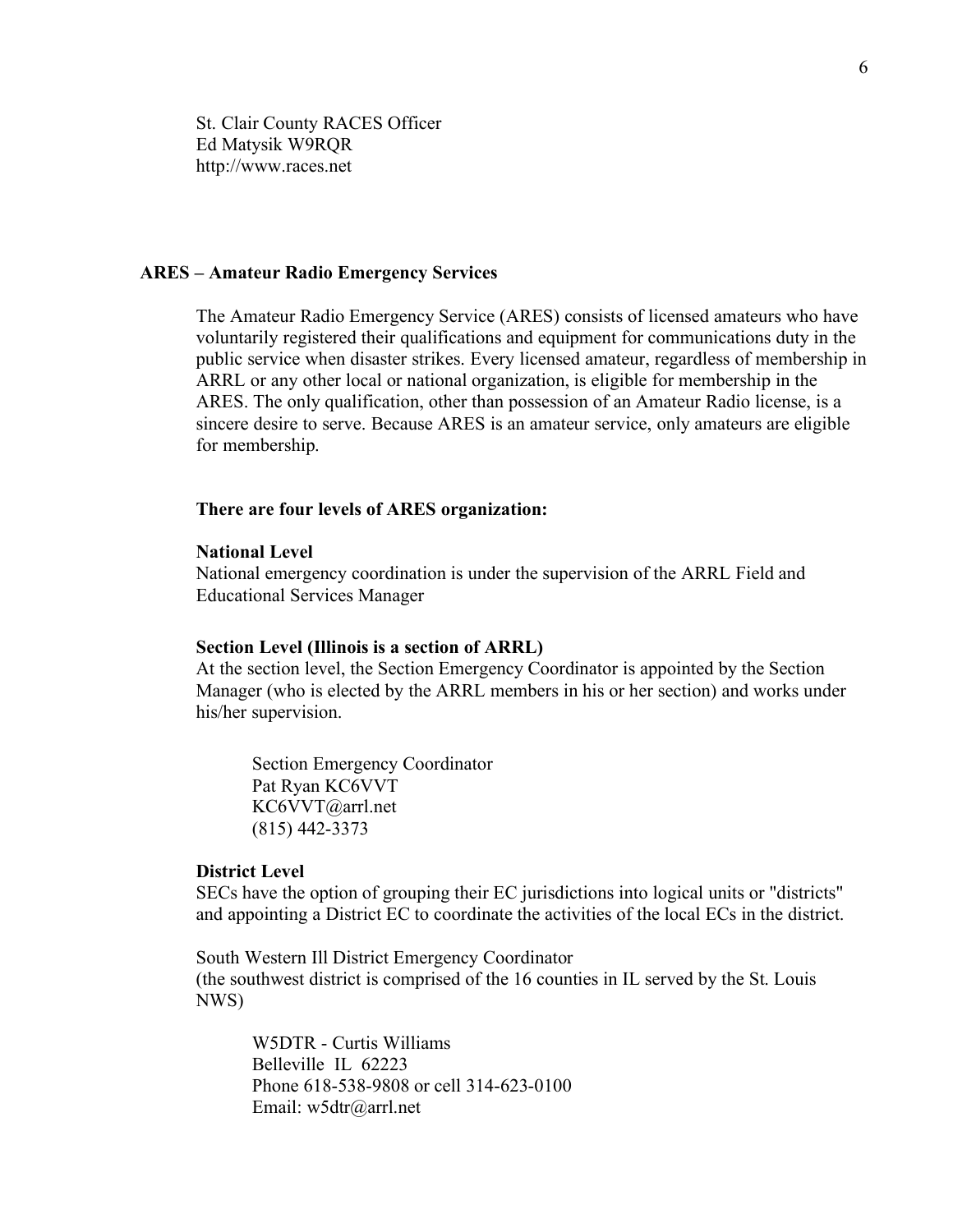#### **Local Level**

It is at the local level where most of the real emergency organizing gets accomplished, because this is the level at which most emergencies occur and the level at which ARES leaders make direct contact with the ARES member-volunteers and with officials of the agencies to be served. The local EC is therefore the key contact in the ARES. St. Clair County ARES Emergency Coordinator (EC)

WA9TZL - Gene Kramer 611 S. Elizabeth Dr. Freeburg, Ill. 62243 Phone XXX-XXX-XXXX Generadio@aol.com

St. Clair County Assistant Emergency Coordinators (AECs) AA9ZV – Skip Mize KB9JJA – Dale Wentz KC9EIZ - Chris Pixton N9BNR – Ron Browne W5DTR – Curtis Williams W9TJ – Tom Johns

#### **REGISTRATION WITH ST. CLAIR COUNTY ARES / RACES**

The application for membership into both operations begins with the ARRL ARES registration form. This form contains the vital information required by the ARES EC and the RACES Coordinator as it asks the applicant for information concerning radio equipment owned and emergency power capabilities. The other important information on this form concerns your telephone contact numbers as well as your address. This registration form MUST be completed and in file with the ARES EC and RACES Coordinator in order to receive the ARES membership card. The ARES membership card AND your FCC Amateur Radio License will identify you in times of an emergency to enter areas restricted to only this type of Support Communicators operator.

The ARES Registration form can be found at http://www.arrl.org/FandES/field/forms/fsd98.pdf

Once filled out it needs to be mailed to:

Gene Kramer – WA9TZL 611 S. Elizabeth Dr. Freeburg, Ill. 62243 Generadio@aol.com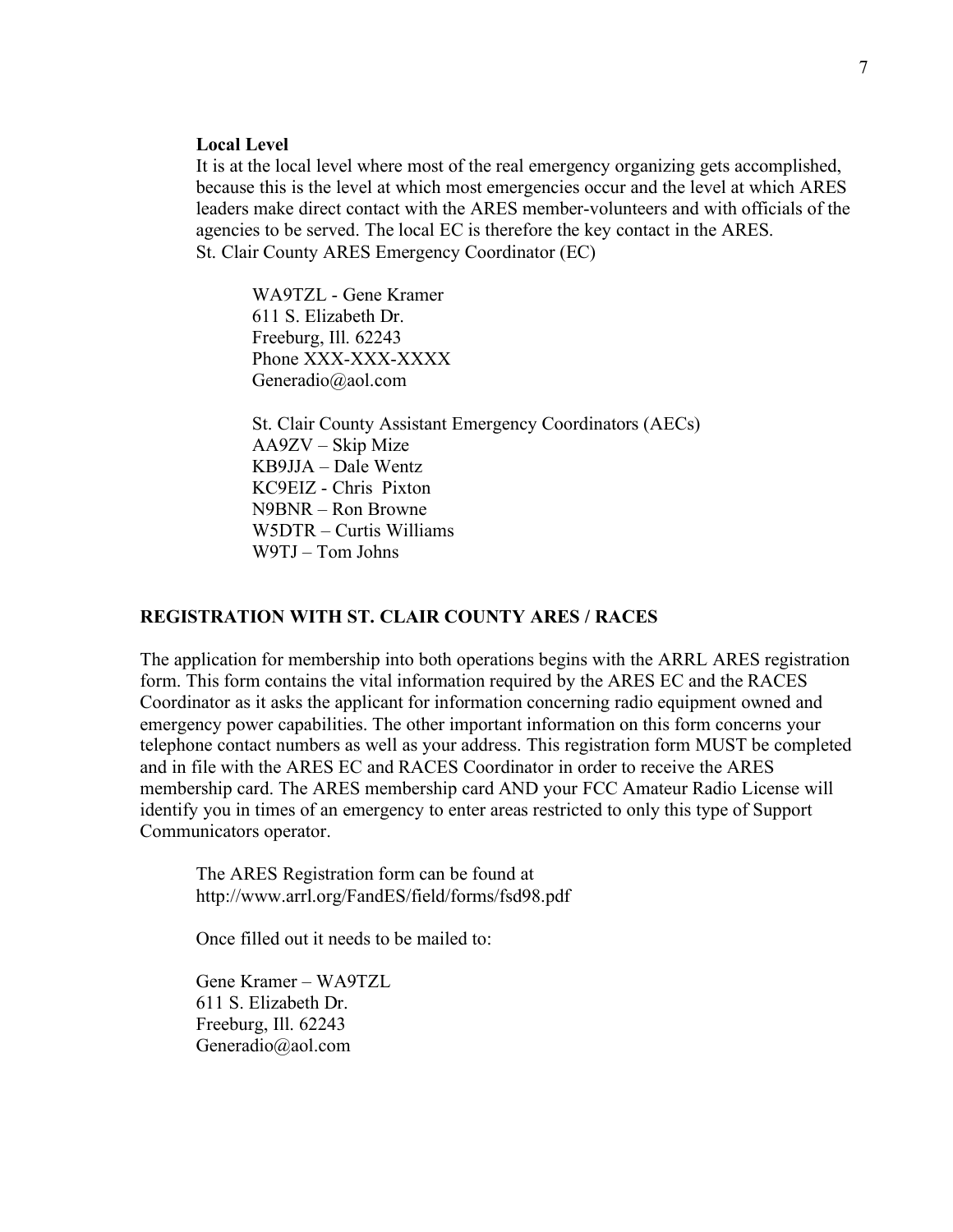The local St. Clair County ARES / RACES / Skywarn net is held every Tuesday evening at 7:00 pm local time on the SCARC Repeater (147.120 MHz) The net is hosted by WC9AAE the St. Clair County RACES coordinator, or one of the ARES committee members.. Please see the ARES / RACES net in the Radio Procedures section for more net information.

The IL Section ARES Net is held on 3.905 MHz LSB at 1630 local first and third Sunday of the month. The IL SSB Net meets daily to handle traffic on 3.905 MHz LSB at 18:30 local time

### **Skywarn:**

**ARRL – American Radio Relay League.**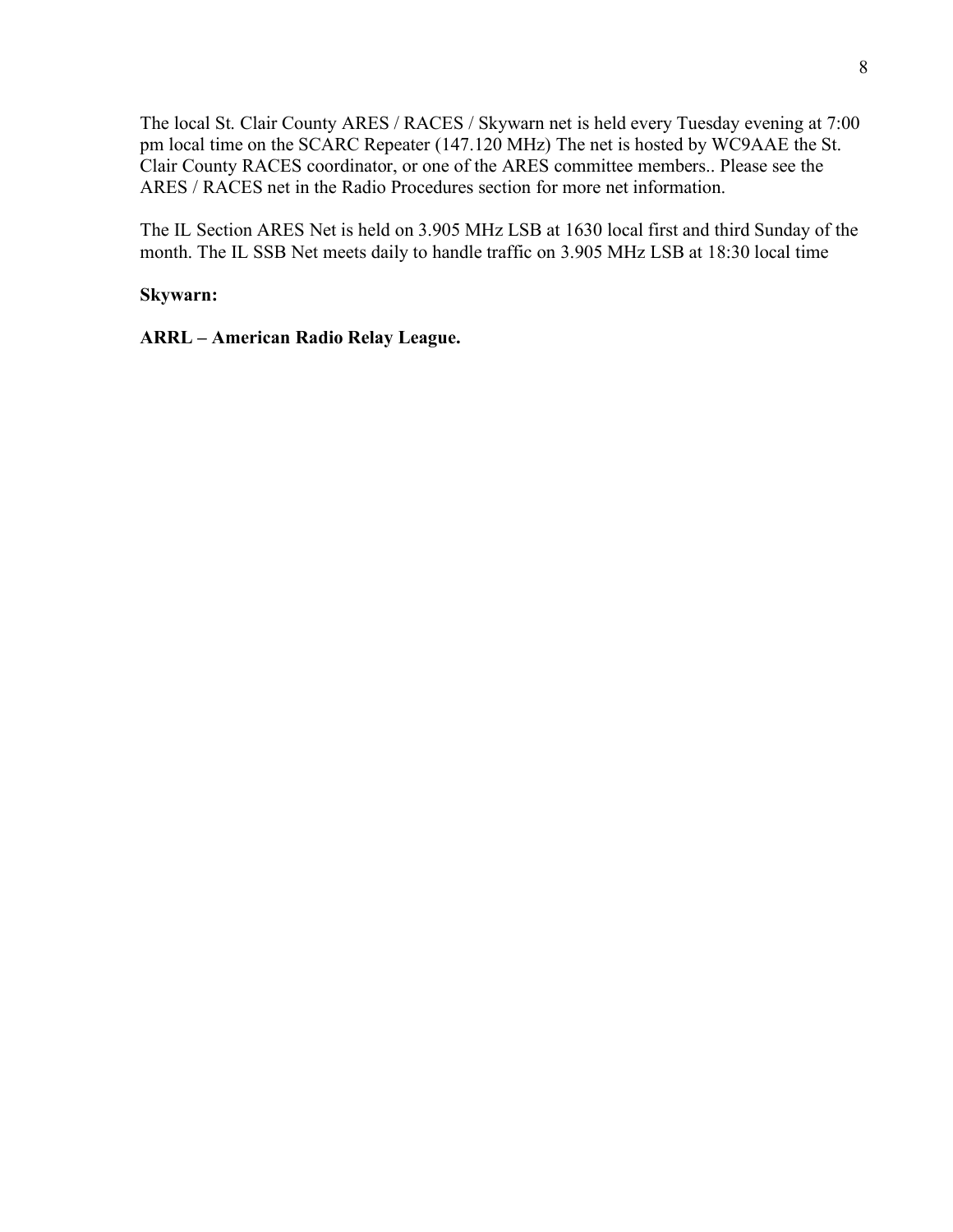## **Chapter 3 – Classes of Activation**

There are basically 4 modes of activation that are commonly used for the net.

#### **Weekly ARES / RACES / Skywarn Roll Call Net**

The weekly roll call net is held every Tuesday evening at 7:00 PM local time on the St. Clair Amateur Radio Club Repeater K9GXU 147.120+ MHz

The net is a roll call type net coordinated by the assigned RACES control operator, or one of the ARES committee members.

#### **Severe Weather Activation**

A severe weather Skywarn net will be brought up if the National Weather Service declares a watch or warning for St. Clair County. A designated net control station (NCS) will bring the net up using his or her own Amateur Radio call on the club repeater. A designated coordinator will be assigned to pass traffic from the weather net to the NWS on on of the coordinated frequencies. There are other Illinois counties that use our repeater to relay info to the NWS.

### **Local Emergency Activation**

If a local Emergency is declared, and either the ARES or RACES is activated a designated control operator will activate the net on the SCARC Two Meter repeater. During a true Emergency, not only will the net be activated by Amateur Radio, but a call list will be put in place and people will be called via phone if needed. The net control operator will then give further instructions to those that have checked in, and assign them their duties.

#### **Community Service Activation:**

This type of activation is usually done through the SCARC, but it is also possible that it can be done through ARES. The RACES organization can not be used for this type of activation.

From time to time we are asked to supply support communications, as a community service or for a special event. For example the SCARC provides communications support for the Belleville Shriners Parade every May. These events are usually coordinated and planned well in advance. Each is handled differently, but the Shriners Parade is a good way to gain experience and serve a good cause.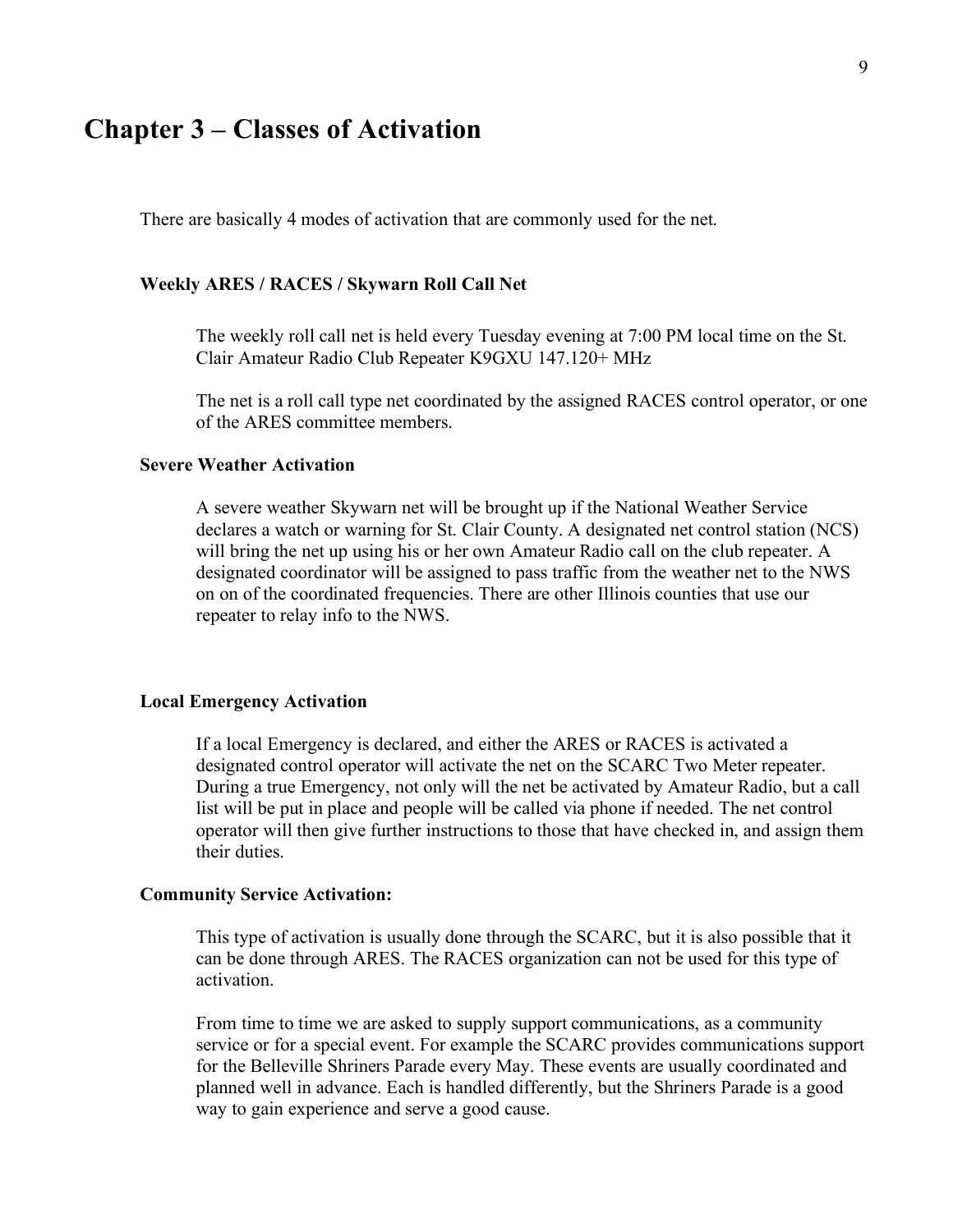## **Local National Traffic System Handling:**

If the need arises to handle NTS system traffic, all amateurs should coordinate using the local 2 meter repeater. There is no need for duplicated efforts.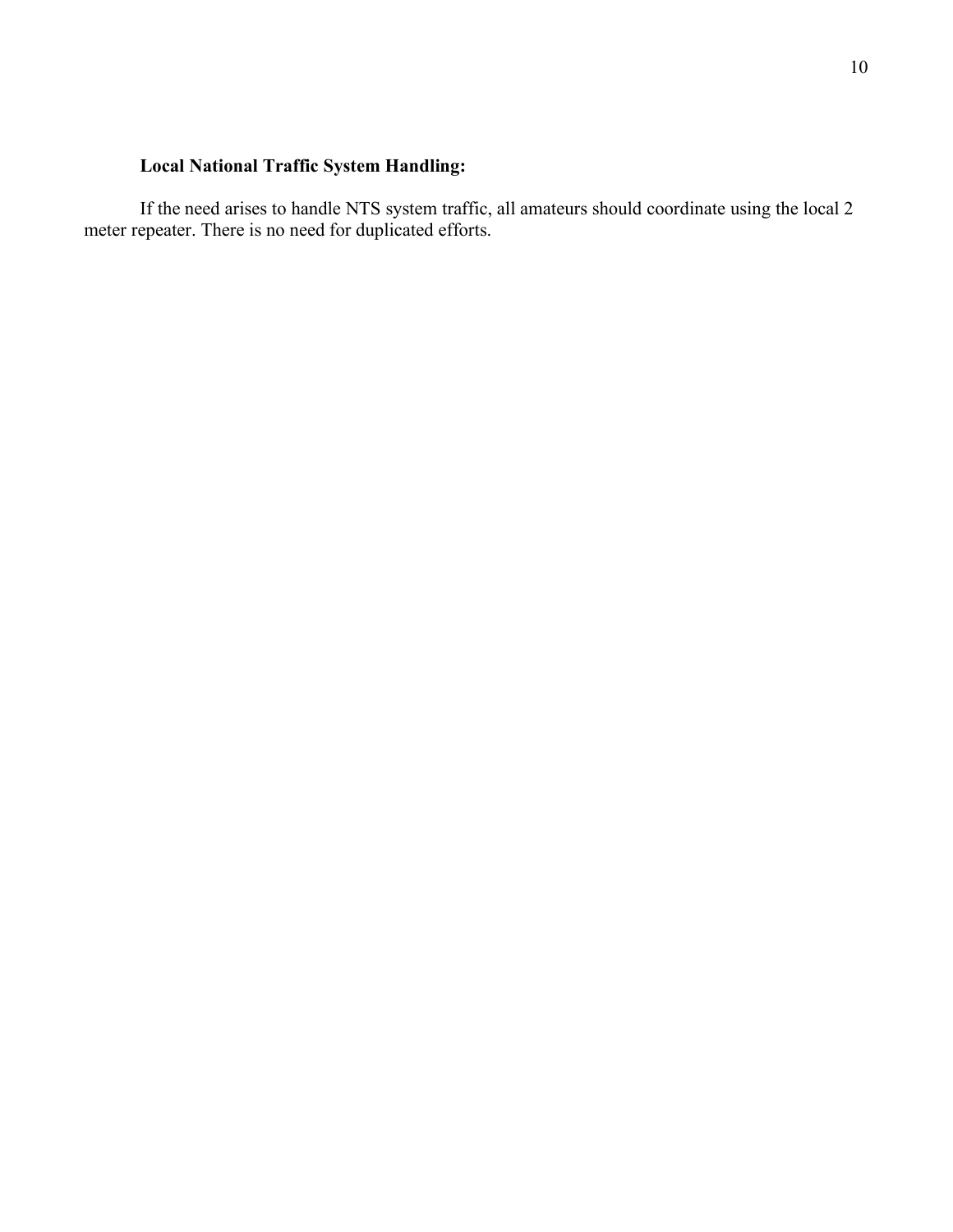# **Chapter 4 Membership / Training / Certification**

#### **SCARC Membership**

St. Clair Amateur Radio Club membership is open to any an all amateur radio operators who wish to join. More info is available at www.scarc.net

#### **ARRL Membership**

ARRL membership is available to any and all amateurs who wish to join. More info is available at www.arrl.net

#### **ARES Membership / Training**

ARRL Amateur Radio Emergency Communications courses - ARECC on-line training Three levels are available, Level I is recommended for all members.

FEMA on line courses on incident command (IS-100, IS-700) are highly recommended. http://training.fema.gov/EMIWeb/IS/crslist.asp

Only those certified as completing these courses may be allowed to participate in some incidents (for example, certification may be required to gain access to the county emergency operations center (EOC).

FEMA course IS-217, Anticipating Hazardous Weather and Community Risk is also available

To request a copy of FEMA are you ready book call 1-800-480-2520

Additional ARES training will be announced during the year. These can include on-line training, Participation in County drills and exercises.

### **RACES Membership / Training**

RACES membership is automatic when you send in your ARES application. The ARES application is forwared to the RACES coordinator. If you do not wish to be enlisted as a RACES member please put a note in with your ARES application. The only training for RACES is a local Tuesday night net checkins.

#### **Skywarn Membership / Training**

Skywarn training is usually held sometime during the spring in St. Clair County. Skywarn training is conducted by the National Weather Service. Once you receive your training you will be issued a NWS spotter number. This number is needed when reporting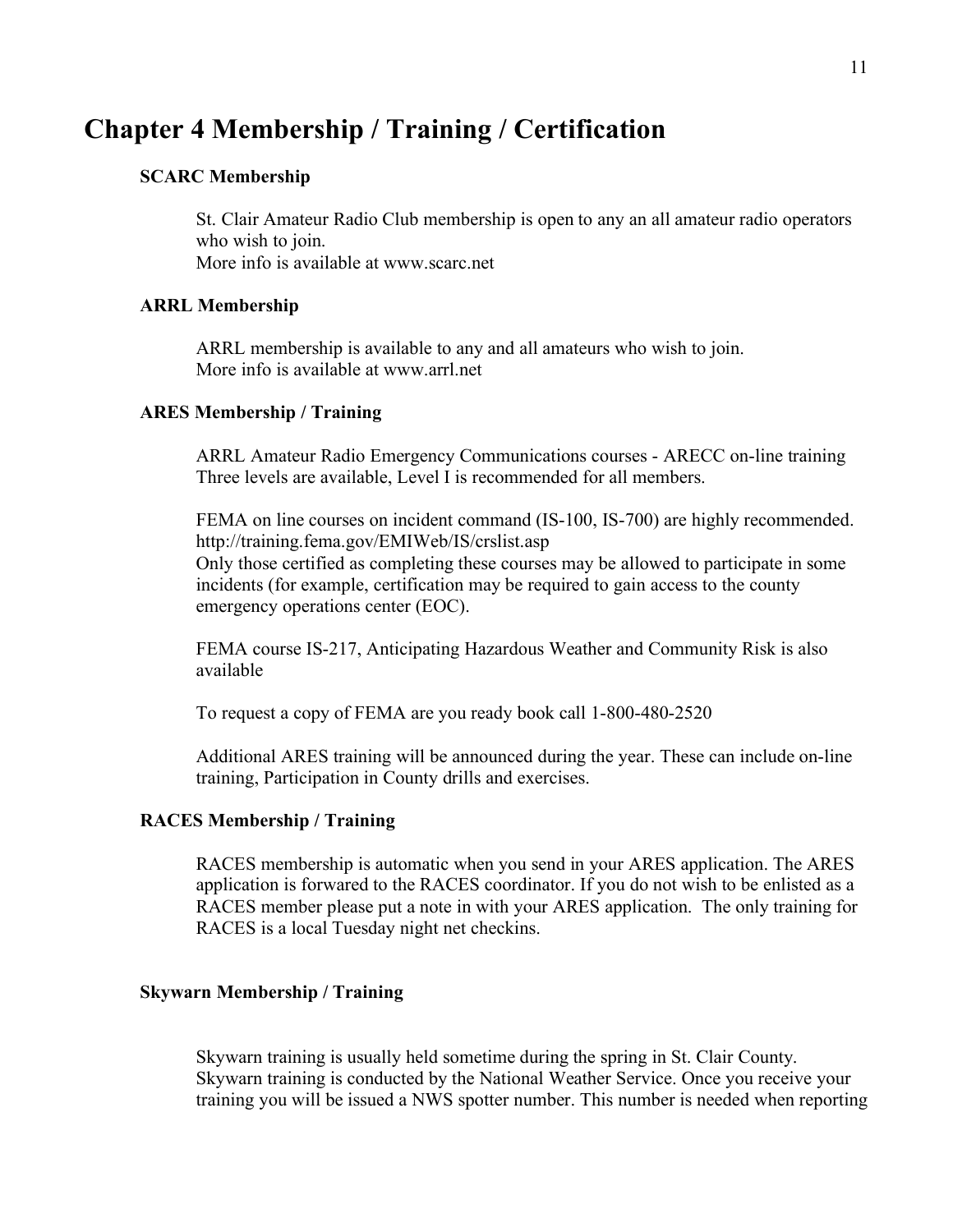information directly to the NWS. It is recommended that you attend training once every 2 years.

Currently scheduled skywarn training schedule http://www.crh.noaa.gov/lsx/?n=schedule

National Weather Service Online School for Weather http://www.srh.noaa.gov/srh/jetstream

## **CERT Training**

Community Emergency Response Team (CERT) although not a amateur radio organization their goals and objectives are very closely aligned with that of ARES but extends outside that of just communications. More information is available at http://www.citizencorps.gov/cert/index.shtm

There is an active CERT program for St. Clair County, Metro East CERT. The Illinois ARES highly recommends going through this training. Those of us that have gone through the training highly recommend it. We are working on agreements with Metro East CERT to provide long haul communications for some of their operations.

#### **Other useful training materials.**

The Special Events Communication Manual ARRL http://www.arrl.org/FandES/field/spevman/index.html Emergency Communication (ECom) material. http://www.w0ipl.net/ECom/

Missouri Section ARES http://www.ares-mo.org/default.asp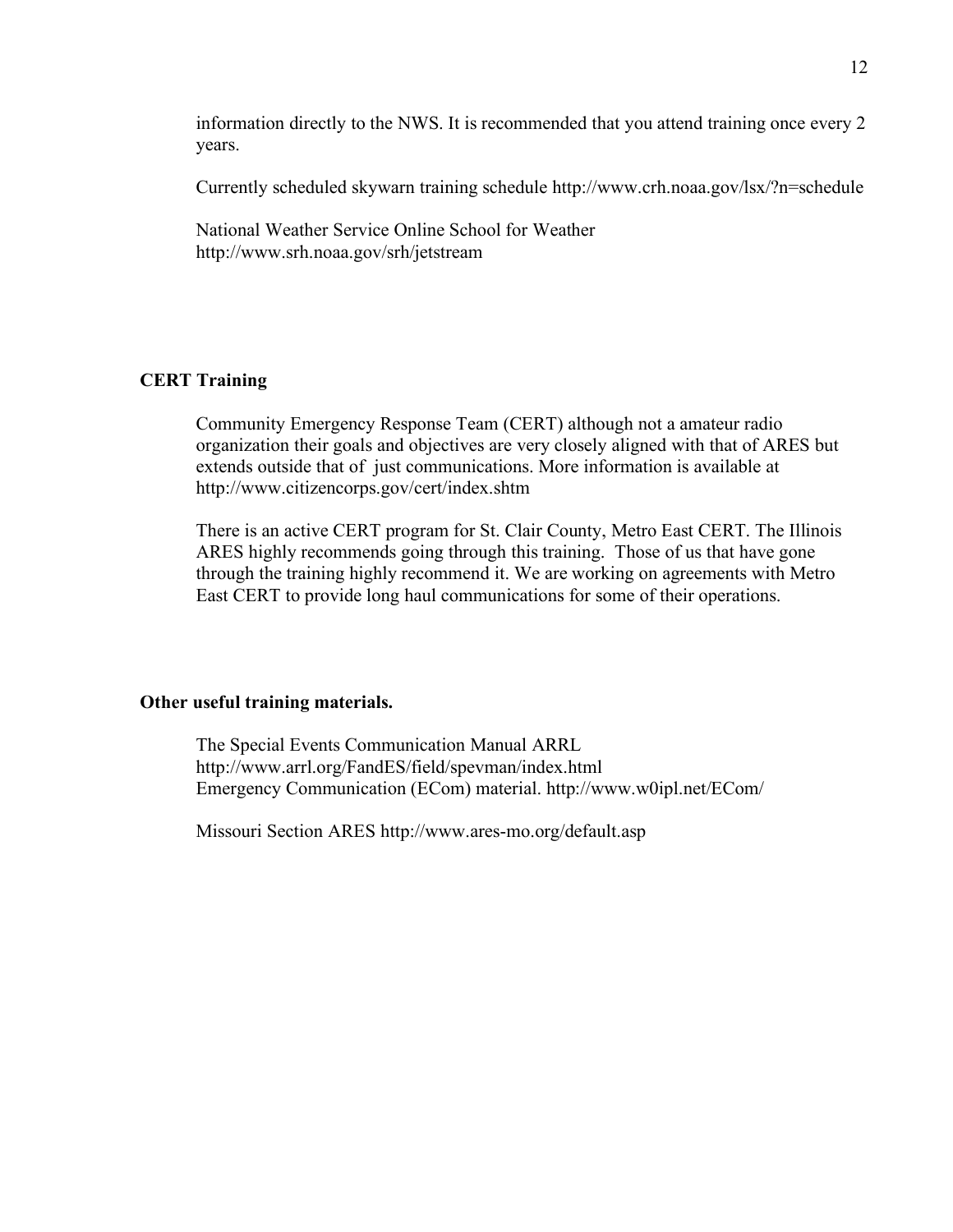## **Chapter 5 – Response Preparation**

You need to be prepared for an emergency. If you are asked to report to a location by the net control operator are you prepared? Basic things you will need

Your primary mode of communications will be your HT. In most cases you will need to communicate with the net control operator on the SCARC two meter repeater. In some situation this will not be possible, and simplex on two meters will be required. It is highly advisable to also have UHF capabilities, as this allows the use of cross band repeat, and portable temporary repeaters.

At the minimum you need to have a 2 meter HT with a fresh battery pack, and an alternate source of power for your HT. A spare battery, or Dry Cell pack for you HT is highly recommended. Another good alternative is to have an external power jack for your HT so it can be charged from a cigarette lighter.

Dual Band HT (covering VHF/UHF) Spare Battery for HT Power Cord to charge power HT from 12volts or 110 volts External Antenna, to connect to the HT. A dual Band Mag mount works great. Adapter to connect HT to an existing antenna. Clothing appropriate to what you are being asked to do You RACES card, Amateur Radio License and Drivers License.

### **Jump Bags.**

Primary (kept in vehicle)

External magnetic mount antenna HT to PL259 adapter Charging cable for HT with Anderson power poles attached Cigarette lighter adapter to Anderson Power Pole Adapter 110 Volt HT charger Frequency chart and condensed operations manual Copy of credentials. ARES Card, Ham License, Etc.

Note Pad with pencils. Map of the local area Small flashlight with spare batteries 1 bottle of water 1 granola bar or other high energy snack. Light Rain poncho Safety Vest Appropriate Hat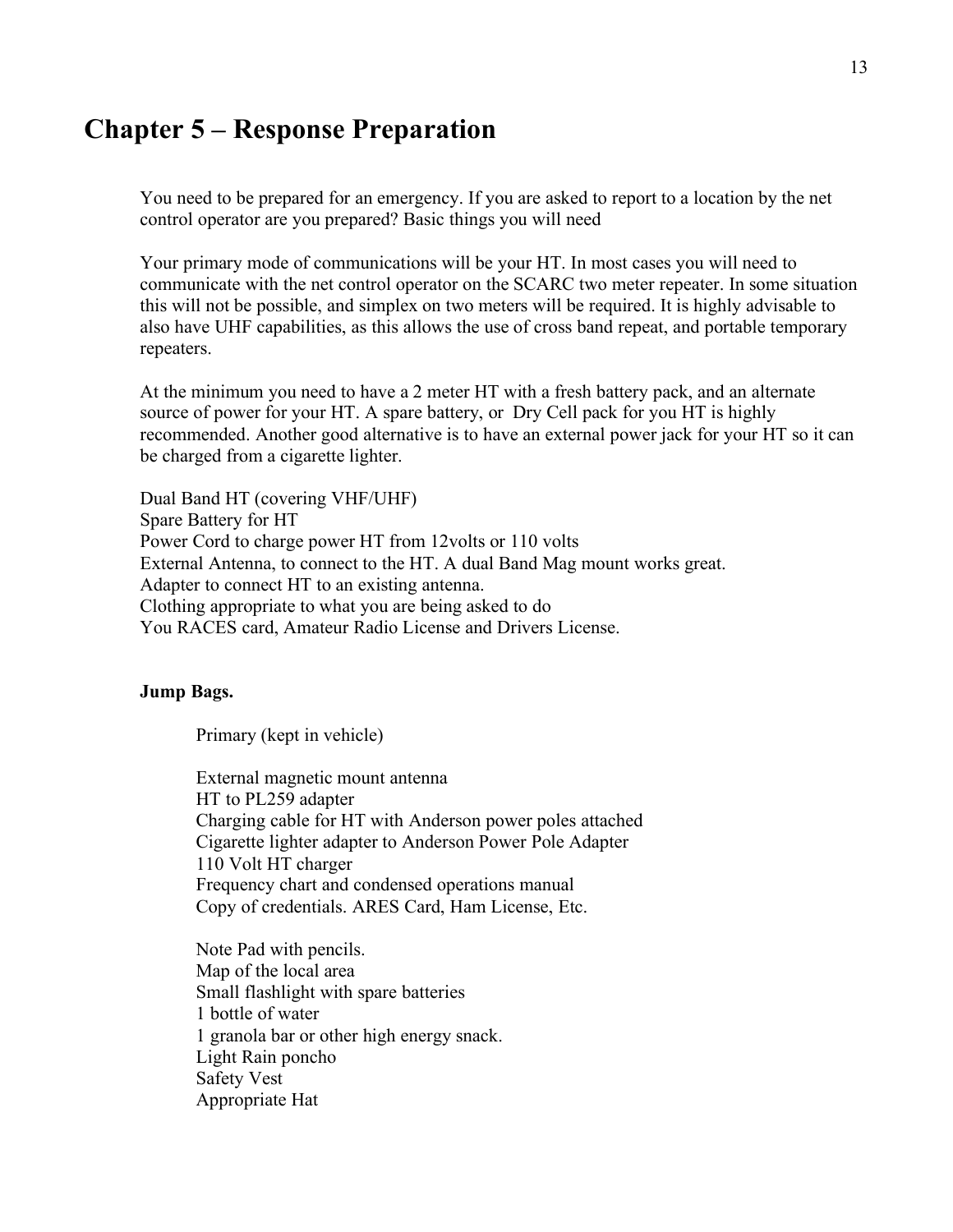Roll of electrical tape

## **Extended Jump Bag**

Standard Rain Gear Spare dry socks Hand Warmers Spare Dry Gloves Large Notebook with pencil and pens Enough water for 2 days Snacks (Granola Bars keep well for a long time) Small First Aid Kit Map of IL and Missouri area Large Flashlight and spare batteries Hard Hat Emergency solar blanket 7 amp hour or larger gel cell with Anderson power poles Anderson Power Poles with Alligator clips attached. Wire ties. Roll of Duct tape

### **HF operations in a time of need:**

In most cases HF stations will be operated from ones home. If the need arises to provide HF operations at a remote site the NCO will coordinate the setup of a site and assign operators to it. The station, and antenna system will be determined based on the type of communications that we need. The HF station will be set up with the SCARC call K9GXU.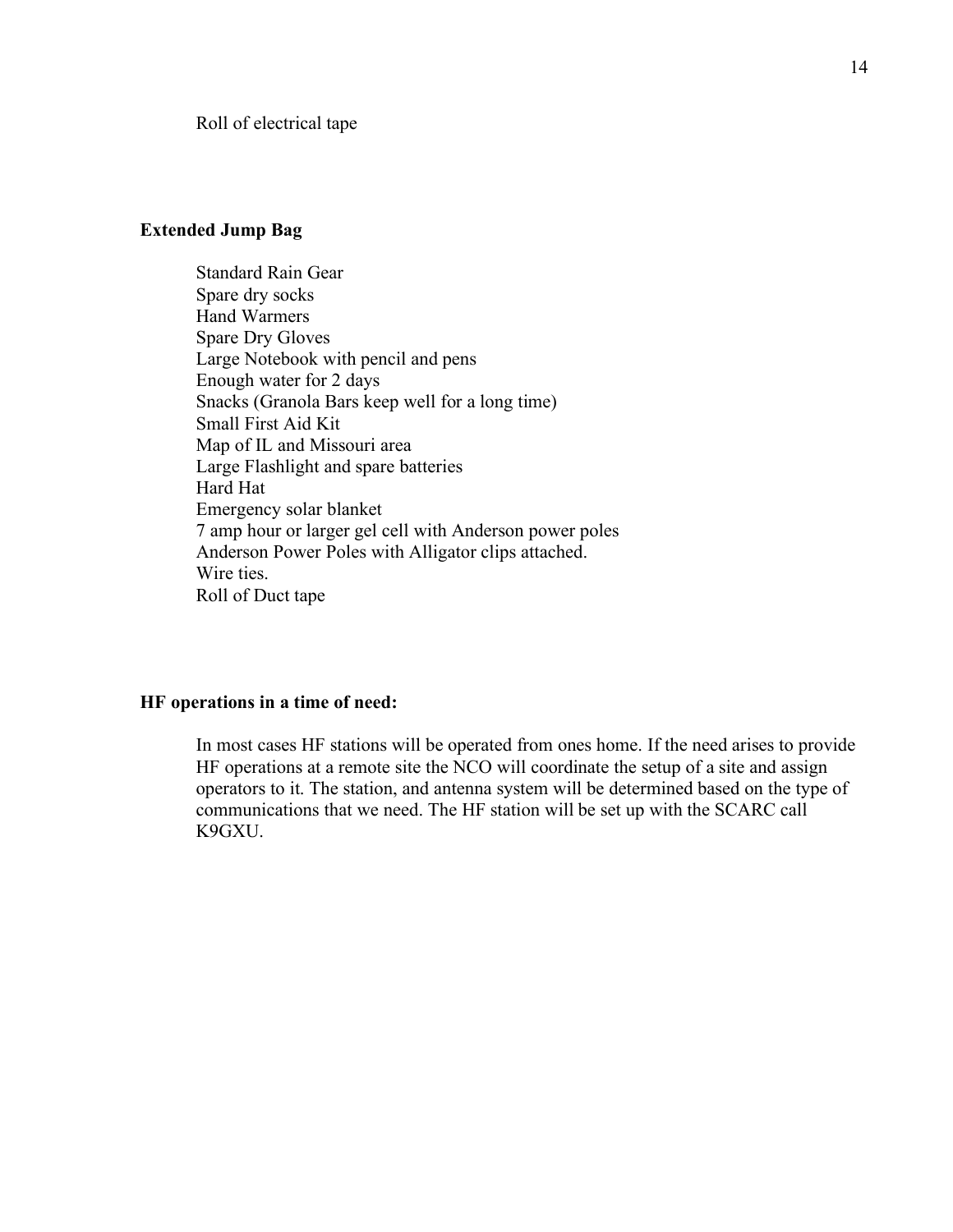# **Chapter 6 – Response Procedures.**

In this chapter we will try to cover the basic response procedures for each type of activation. For a more detailed explanation please see the XXXXXX manual.

Weekly ARES / RACES / Skywarn net followed by the SCARC net

At 7:00 PM each Tuesday evening the designated net control operator will open a net on the SCARC two meter repeater for the purpose of roll call, and a training drill / exercise.

If there is severe weather in the area and a weather net has been activated the net NCO will cancel the net to free the repeater for other emergency traffic. The NCO will announce this at the normal 7:00 net start time.

Once the net is started the local weather forecast will be given, and then the net control will take a short standby for any emergency traffic.

Portable and mobile stations are given a preference for check in. The net control will ask for any portable stations. If you are portable (i.e. on a HT and out and about) please check in, by giving your call at this time. Listen before you transmit and try to avoid doubles (where two stations transmit at the same time). After portable stations the net control will ask for check ins from mobile stations. The net control will acknowledge each call. If your call was not acknowledged it means that the net control did not hear it. Please repeat your call when you get a chance.

After the portable and mobile check ins the net control will go down the roll call. The roll call order is based on the number of recent check ins you have made to the net. Once you hear your call acknowledged, stand by until the net control asks for any traffic you might have.

After normal check ins the net control will ask for any missed, late or new check ins. If you are a new member please be sure to tell the net control that you are new. The NCO removes people from the roll call if they have not checked in for a while. This helps keep the net condensed and current. If you have been droped off the list please check in and ask the NCO to add you back onto the list if you will be checking in on a regular basis in the future.

There is sometimes some general information that is given by the net control at the end of the roll call. Once done, the net control will close the training net and pass control over to K9GXU for the weekly St. Clair County Radio Club on the air meeting which takes place immediately after the regular RACES net.

### **Severe Weather Alert**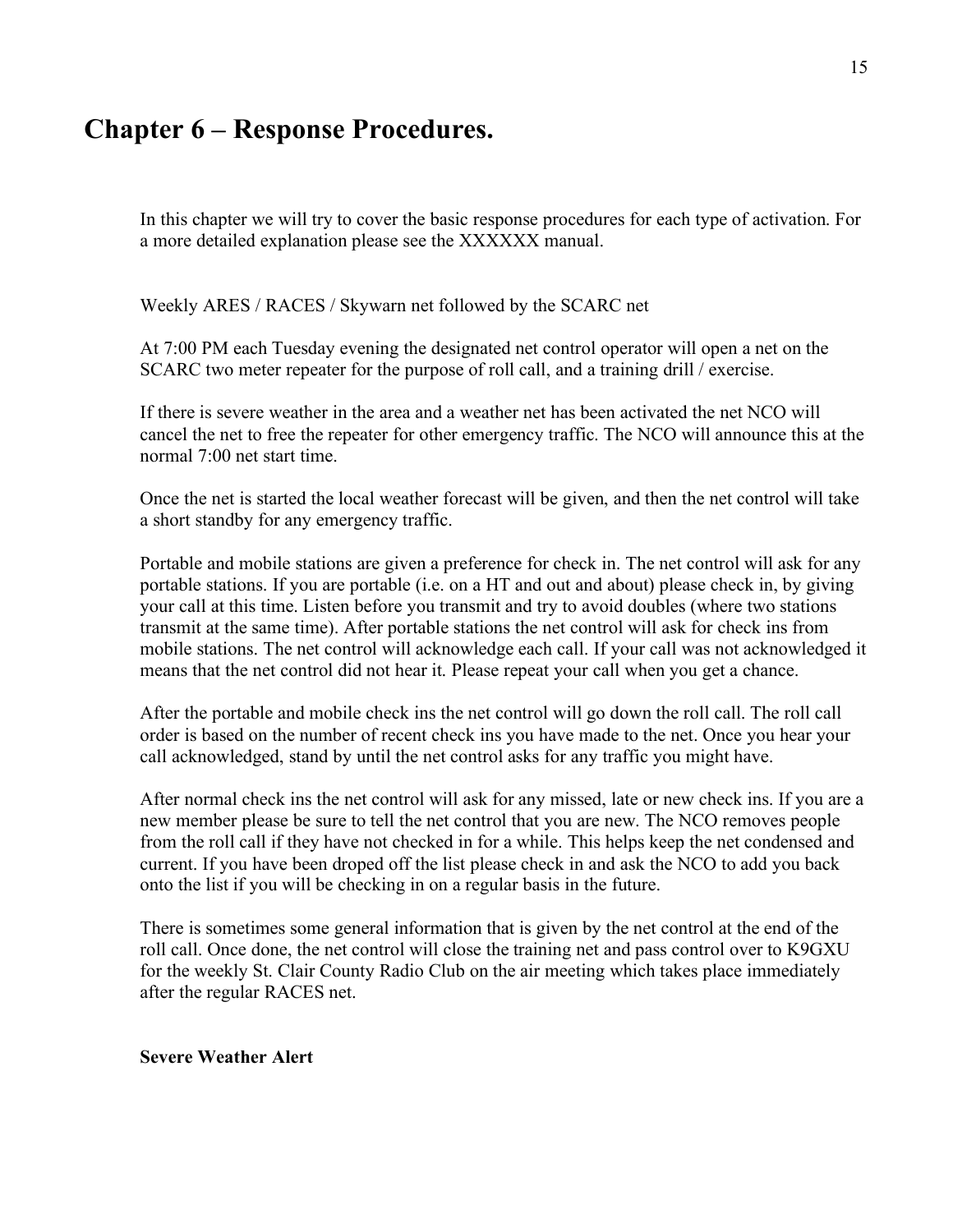During times of severe weather the weather net is brought up on the SCARC two meter repeater. The net's purpose is to get severe weather information to the National Weather Service (NWS). The NCO will announce the nature of the weather alert, and then stand by for check ins. Check ins for the weather net are done by simply stating your call. The NCO will acknowledge your call, and possibly ask for your name and location. Once your call has been acknowledged you may then standby unless you have severe weather to report. Be sure to keep transmissions short and to the point.

### **Things that you should report the to net control:**

Be sure to note the time that you observed what you are reporting. If the net control does not ask for it now, they might need it later, or the NWS might want more detailed info.

High winds with an actual or estimated speed Hail of  $\frac{1}{4}$  inch size or more (dime, nickel, quarter size; do not report "marble" size, since marbles come in various sizes) Any rotation in the clouds. A tornado or funnel cloud. Any damage to large trees or structures. Downed power lines Structural damage to buildings Any unusual local flooding

In the event that your report contains damage in St. Clair County, be sure to give the net control information concerning:

Type of damage Time of damage report Any injuries reported Any fires or arcing electrical lines Anyone "trapped" or injured.

This information should go from net control directly or a designated go between to St. Clair County ESDA at 277-3500. And should be reported as from WC9AAE RACES.

#### **Reporting information to the National Weather Service (NWS):**

The Skywarn weather net passes information to the NWS in multiple ways, they are listed in the order that the NWS would like to receive the information.

#### **Via Amateur Radio:**

In the past the NWS has contacted us on the SCARC repeater using the call WX0STL. If the NWS is on frequency they will hear the reports directly. As of June 2007 the new procedure to get info to the NWS is to use one of the area coordinated frequencies. The NWS will be using the call WX0STL.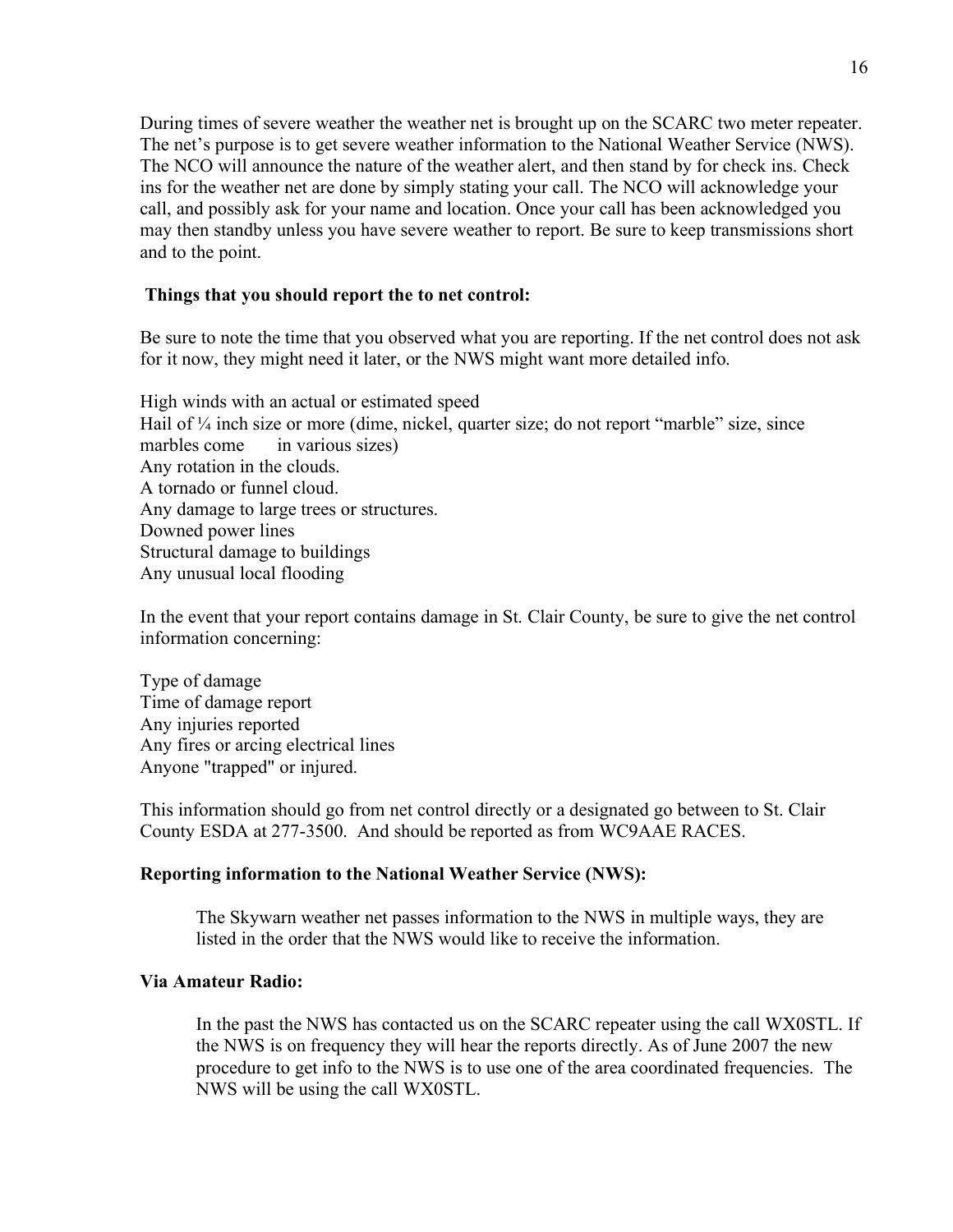| <b>Name</b>           | Freq    | PL    |
|-----------------------|---------|-------|
| Show-Me Intertie      | 443.475 | 77 Q  |
| 2 Meter Link          | 145.290 | 123.0 |
| Show-Me Intertie Link | 444.250 | 103.5 |

The NCS will assign a station to relay information to the NWS station on the coordinated frequency. This station will be responsible for monitoring the coordinated frequency and the weather net and relaying requests and weather information to the NWS. The relay station should use their own call followed by St. Clair County when requesting info from the NWS. Please note that when the weather net is up, only a designated representative should be using these frequencies.

If there is a very isolated weather condition for only 1 county it is possible that the NWS will be directly on our repeater.

#### **Via espotter:**

http://espotter.weather.gov/ web site directly to the NWS. To report via eSpotter you must have a user id and password to log in.

#### **Via Phone:**

The other options are to have a trained weather spotter report it via phone 1-800-852- 7497

### **Reporting information to St. Clair County ESDA:**

#### **Via Radio:**

Information can be reported via the Freeburg ESDA office, (if a Ham Radio operator is on duty there), which then reports it to St. Clair County ESDA office.

### **Via Phone:**

As a last resort you can call the St. Clair County ESDA CenCom telecommunicators at 277-3500 and ask to have your report relayed to the NWS via their NAWAS communication link. Use this method only as an urgent last resort.

#### **ARES/RACES Disaster alert.**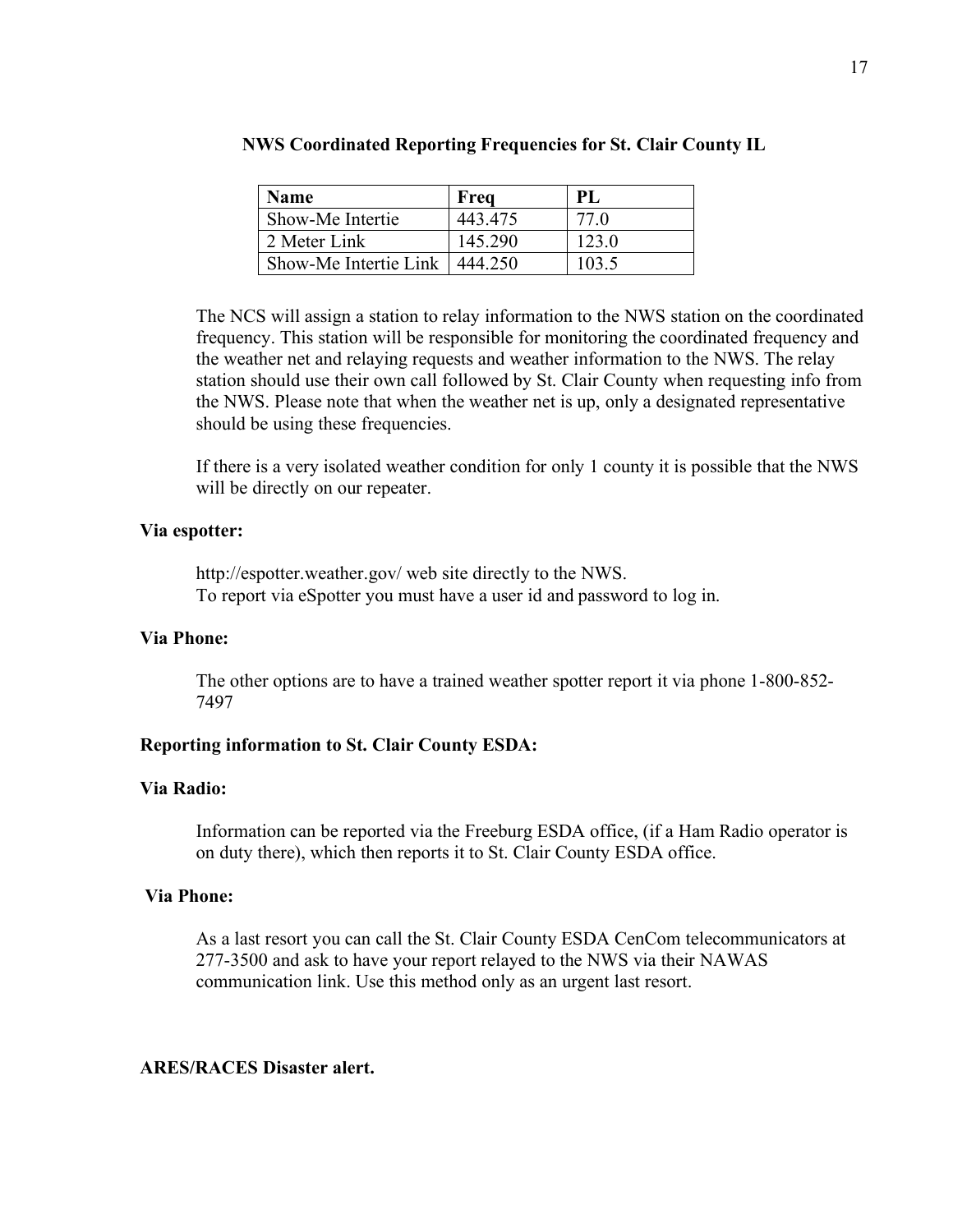The RACES net in an area wide emergency requires a request for services from the St. Clair County ESDA or EMA Region 8 via telephone to the RACES Coordinator. If telephone lines are severed or not available the request will be made from St. Clair County ESDA/EMA 's Radio Dispatch Center (CEN-COM) via radio pager notification to the ARES EC for St. Clair County.

The "support communications" agreements with the Hospitals within St. Clair County specify requests for Amateur Radio Emergency Communications be made through the St. Clair County ESDA center. (Need more info here)

The agencies served by ARES have a list of ARES committee members that they may call via telephone to assist in the need of an emergency.

St. Clair County ARES Committee members include:

WA9TZL W5DTR W9TJ N9BNR AA9ZV KC9EIZ KB9JJA

If the request for Emergency Support ARES/RACES communications is immediate, a telephone tree call out from the ARES/RACES member's registration will begin. If telephone communications is down, the NCS will activate and make repeated announcements on the SCARC Repeater. ARES members should monitor the SCARC Repeater if they hear a news report of a large scale emergency or disaster that might need ARES support communications.

Once you have been notified, you should check into the net on the SCARC repeater, and then stand by for further information and or assignment.

The net control will issue the "tactical call sign" when operators are asked to report to areas other than their fixed home locations. An operator sent to Memorial Hospital for support communications would still identify with their FCC assigned call, BUT NET CONTROL would call that operator (site) by its "Tactical Identification (ID) ,i.e., Memorial Hospital. This saves time and reduces confusion, especially if an operator relieves another operator at the same site.

Some locations have a list of preferred operators for a particular location or duty. These lists are determined by the operators close location to a site, or their training or background in a particular area.

When you are assigned to a particular location you will need to gather your information and set up at your assigned location. Once you are at your assigned location and ready, be sure to call back in to the net control and let them know you are at your assigned location and standing by.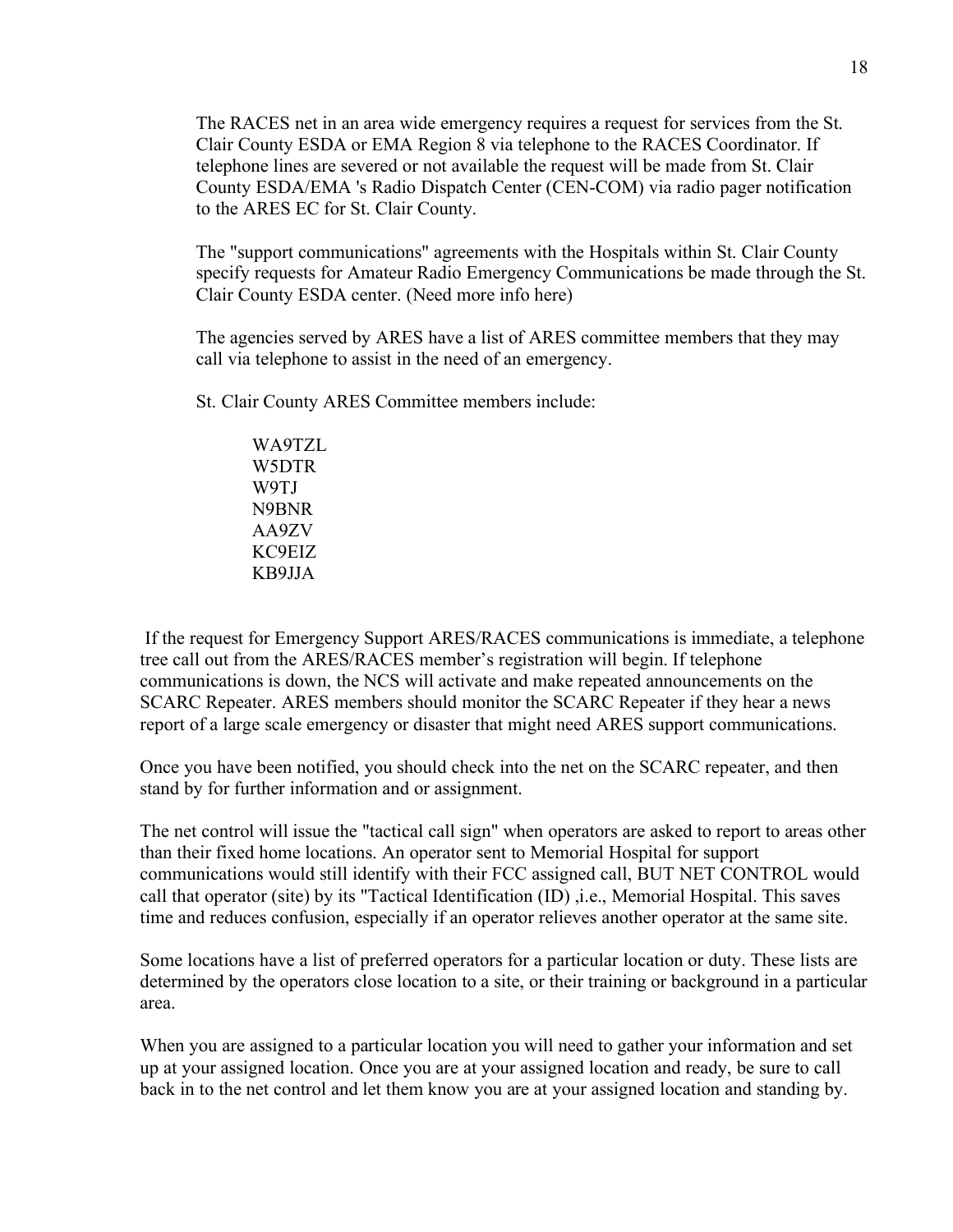Please see the XXXXXXXXXXX manual for a check list of procedures for manning a particular station. Always keep net control notified where you are located, when en route and at assignment.

When calling the net control from your assigned location or from the field, you should give your tactical ID and call, then standby and wait to be acknowledged. The net control might be on a separate frequency or tied up with some other business when you call. They will note your call, and get back to you as soon as they have time to copy your information.

You might be called upon to do more than just operate a radio. Once all communications needs are covered the net control can assign you to other support duties as requested by the supporting agency. If you are uncomfortable with your assignment for any reason, please be sure and let the net control know you would like to be assigned somewhere else.

**Other responses:**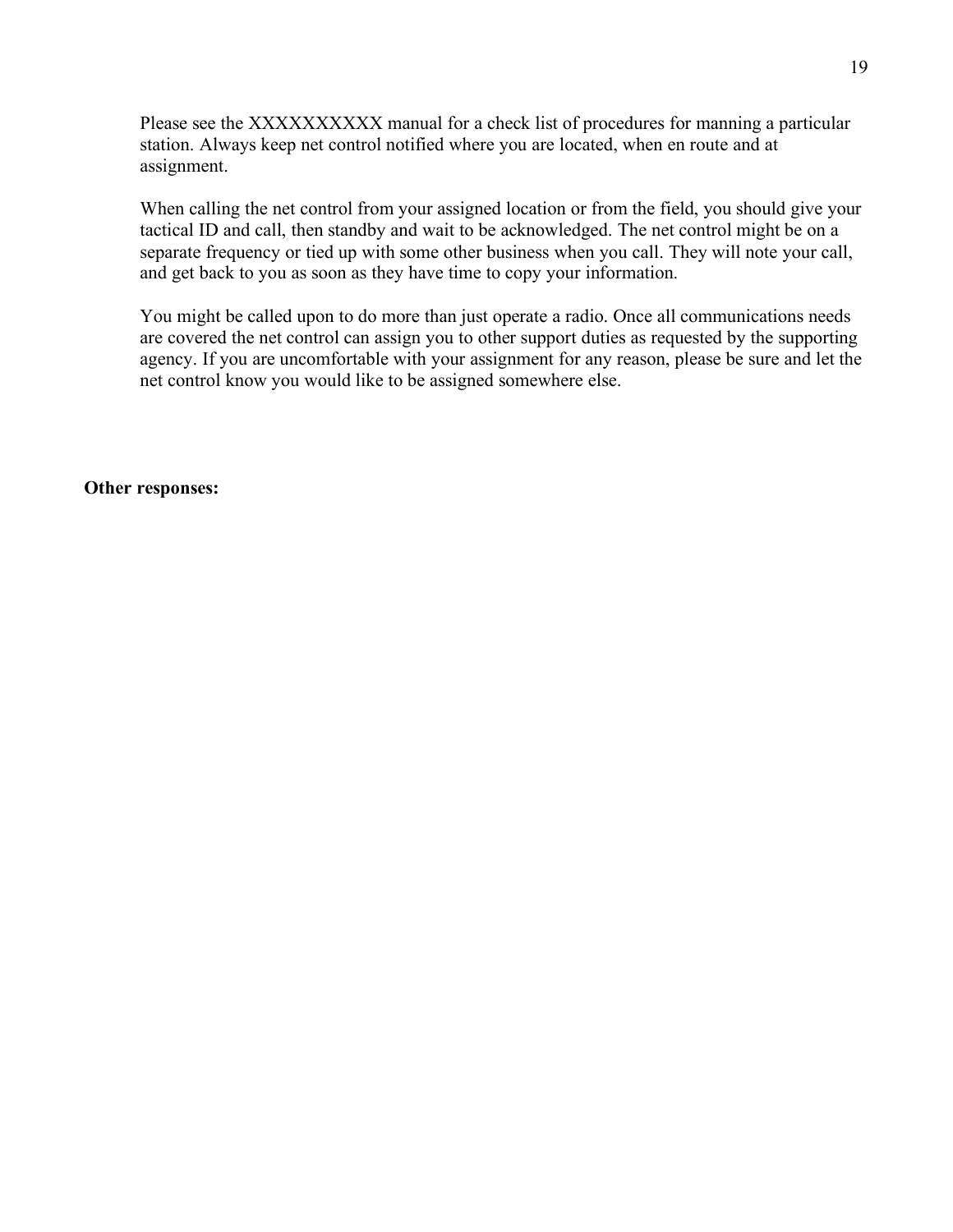# **Chapter - 7 Organizations we support**

National Weather Service (NWS) American Red Cross (ARC) St. Clair County Emergency Services Disaster Agency (ESDA) Memorial Hospital St. Elizabeth's Hospital Kenneth Hall Regional Medical Center Illinois State Police FEMA/US Department Of Homeland Security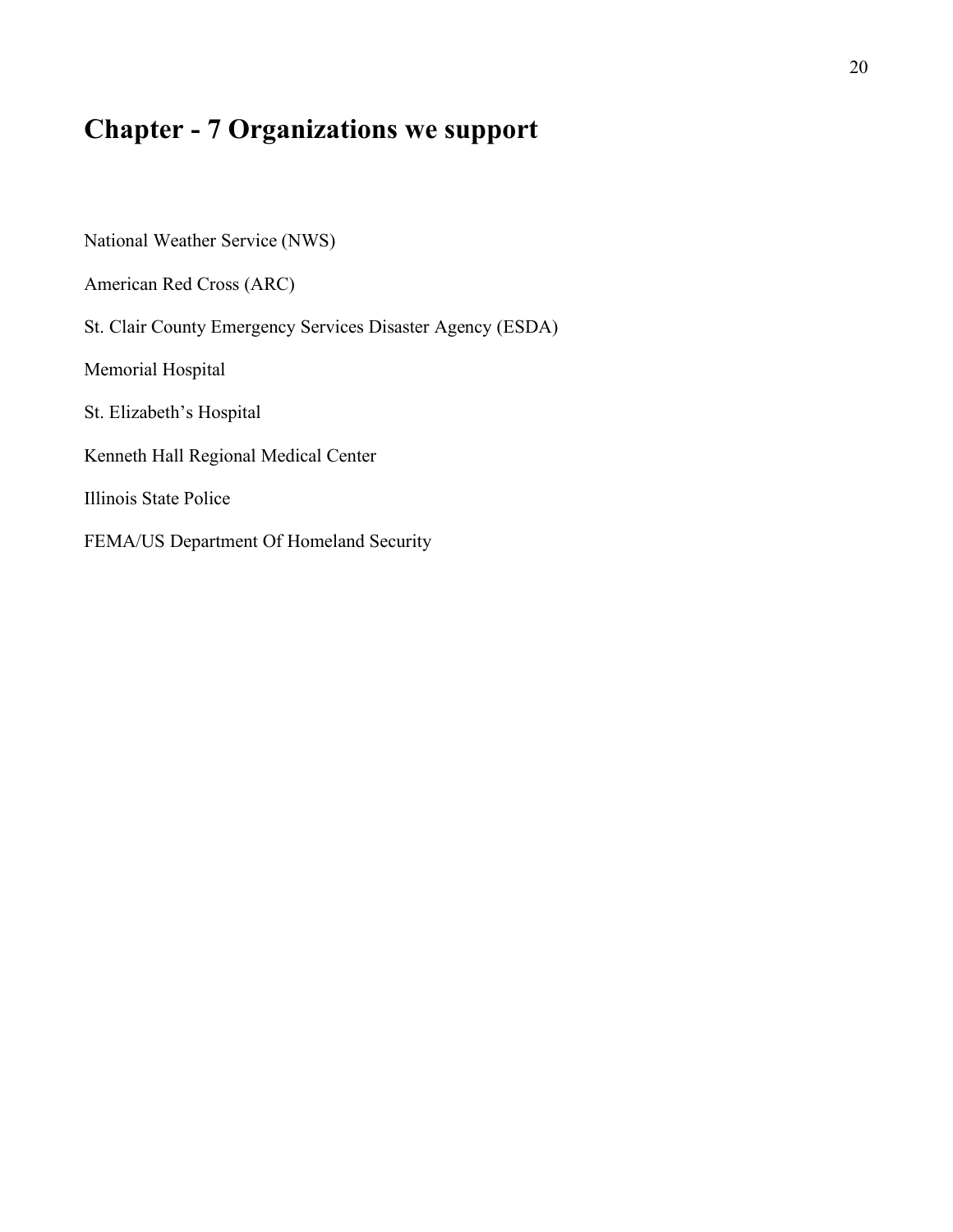# **Chapter 8 --- Common Radio Operating Procedures**

### **OPERATING PROCEDURES:**

Be sure to secure your own personal property and family before checking into the net. If you have an emergency situation at home or at work, take care of it first. Only check into the net when you are free to participate.

Listen before transmitting, to make sure the frequency is not in use When checking into the net please give your call, and your location if other than your home station. The net control will acknowledge your check in.

When you have traffic for the net control, give your call or Tactical ID, and then wait for the net control to acknowledge you before passing your traffic.

Do not carry on normal conversations on the frequency while the net is active.

Keep all traffic short and to the point.

The net control knows who and where you are. Do not go into a long winded ID of who and where you are, this wastes time, and serves no purpose.

Only give your call phonically if asked to do so by the net control.

Use plain English for all conversations. Do not use code words IE Q signals, or 10 codes

Never leave your home or work unless the net control has requested you to do so. Unless it is personal in nature.

If you must leave your assigned post please check out of the net so the net control knows you are no longer standing by and available. Try to obtain a relief operator at least 30 minutes before you must leave to assure continuity.

If you are requested to do something by a supporting agency, report the request to the net control for assignment. If you have resources available to fulfill the request, let the net control know. Do not assign someone to the task yourself unless you are a team leader with that authority.

Do not do anything "ON YOUR OWN", check with the net control first.

If the County ESDA requests support under RACES, they can arrange for State Workman's Compensation Insurance coverage for you. A list of operators, time frames and purpose must be provided in advance to the Illinois Emergency Management Agency (IEMA) by the ESDA Director. Otherwise, don't assume any insurance coverage.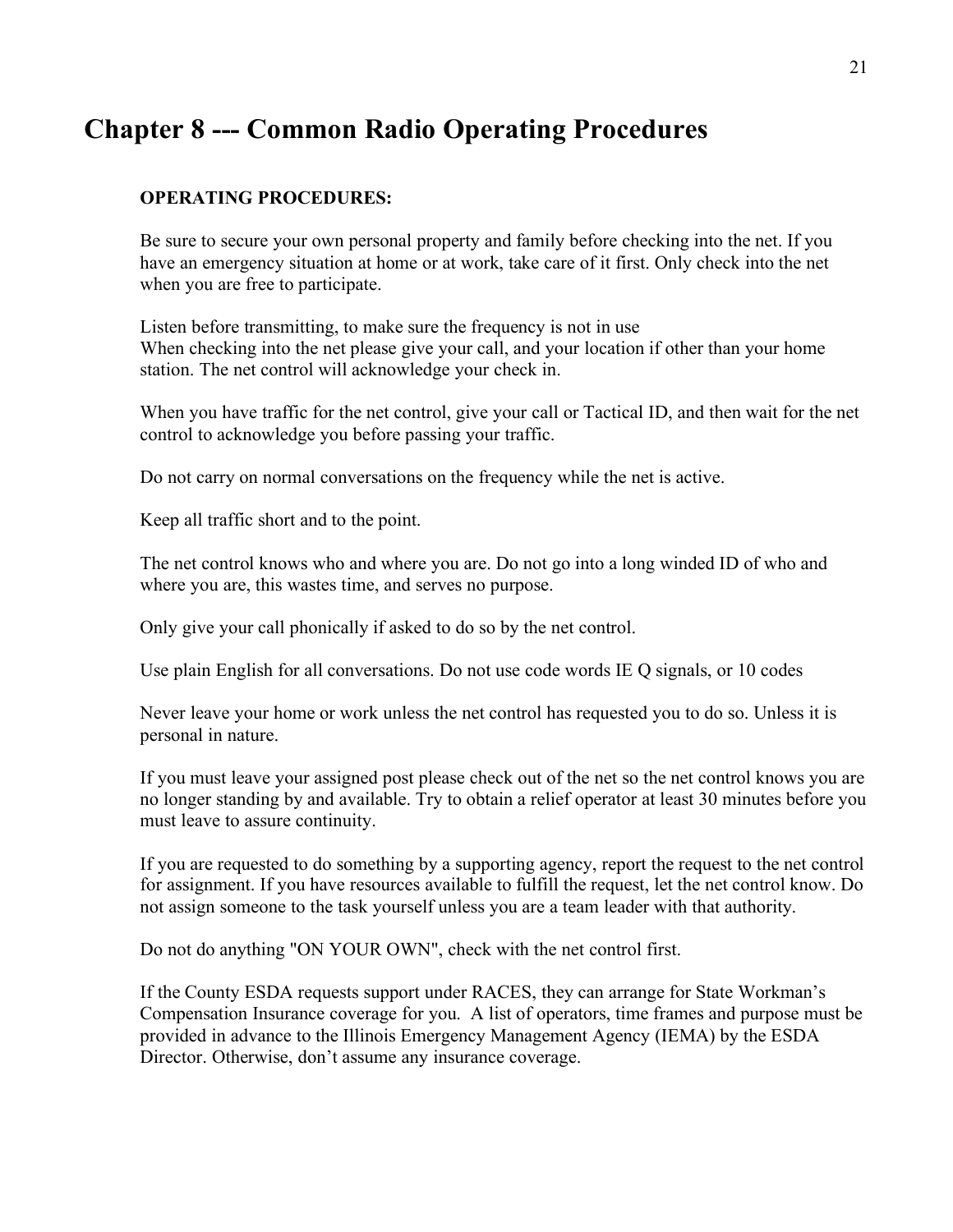If the request is for amateurs from St. Clair County ARES to assist, for example, the American Red Cross, you still operate under a Net Control, but you WILL NOT BE COVERED under any insurance but the insurance you carry on yourself. Keep in mind any volunteer work you undertake for the ARES is at your own risk and will not in general be covered by anyone else's insurance. So your safety is first priority. Take care of yourself first. You probably have medical insurance; you may not have disability insurance in you are injured and cannot work, and if you are involved in an accident, you may not have liability insurance, except for your auto or homeowner's insurance. The SCARC club liability insurance probably covers the Club but not the individual members. Good Samaritan laws may help but only if you are trained in the actions you take. Untrained, careless or reckless volunteers create a big liability problem for agencies that use them.

## **CONDUCT:**

Remember you are serving several organizations. First, you are representing the Amateur Radio community. Secondly, you are representing the ARES/RACES organizations. Thirdly, you are representing YOURSELF AS AN INDIVIDUAL. Professionalism both on the air and in person reflects on organizations. Remember the News Media is everywhere in an Emergency scenario, don't make comments or act in a manner that would adversely affect us all. You should not speak for the organization you are supporting; they will have a person trained and authorized to speak for them.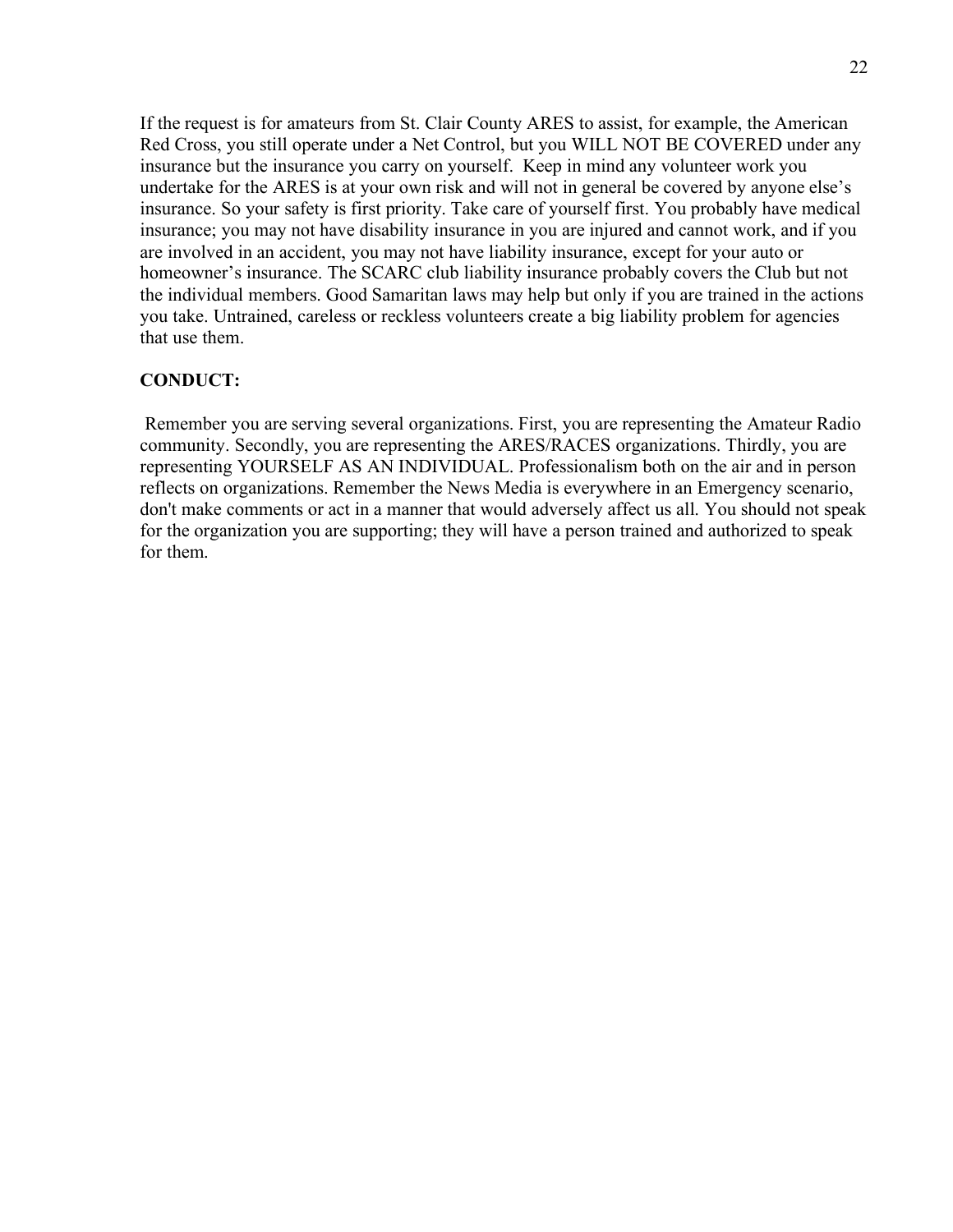# **Chapter 9 – Common Radio Frequencies**

The main operating frequency for the nets for St. Clair County IL is on the St. Clair County Amateur Radio Club Repeater. The frequency is  $147.120$  MHz with a + offset. If there is some kind of problem with the SCARC repeater the net control will move to simplex on 147.120 to alert the other stations of the problem. The net control will determine if we will stay on the 147.120 simplex frequency or move to the backup repeater on 145.11 MHz with a – offset (PL 127.3) We have an agreement with the 145.11 repeater owner to use that machine in an emergency.

There may be a situation that may come up that we have people in the field that cannot reach the repeater using a HT. If this situation arises, the net control will determine what options are available. If possible a station could be set up with a crossband operation on UHF to relay back to the REPEATER. The other option is to move to a simplex frequency and designate one station as a relay station back to the net control.

These frequencies are the preferred simplex frequencies for both VHF and UHF.

#### **2 Meter FM Voice Simplex Frequencies**

|                         | 146.400 146.415 146.430 146.445 146.460 146.475 |  |  |
|-------------------------|-------------------------------------------------|--|--|
|                         | 146.490 146.505 146.520 146.535 146.550 146.565 |  |  |
|                         | 146.580 146.595 147.405 147.420 147.435 147.450 |  |  |
|                         | 147.465 147.480 147.495 147.510 147.525 147.540 |  |  |
| 147.555 147.570 147.585 |                                                 |  |  |

#### **Simplex UHF frequencies and portable UHF repeater frequencies**

Coordinated Portable emergency UHF repeater frequencies XXX.XXX XXX.XXX

If tactical net need to be brought up in addition the to primary net the SCARC UHF repeater would be used on 444.625 MHz.

#### **Coordinated UHF -> VHF Cross Temporary Band Repeat Frequencies**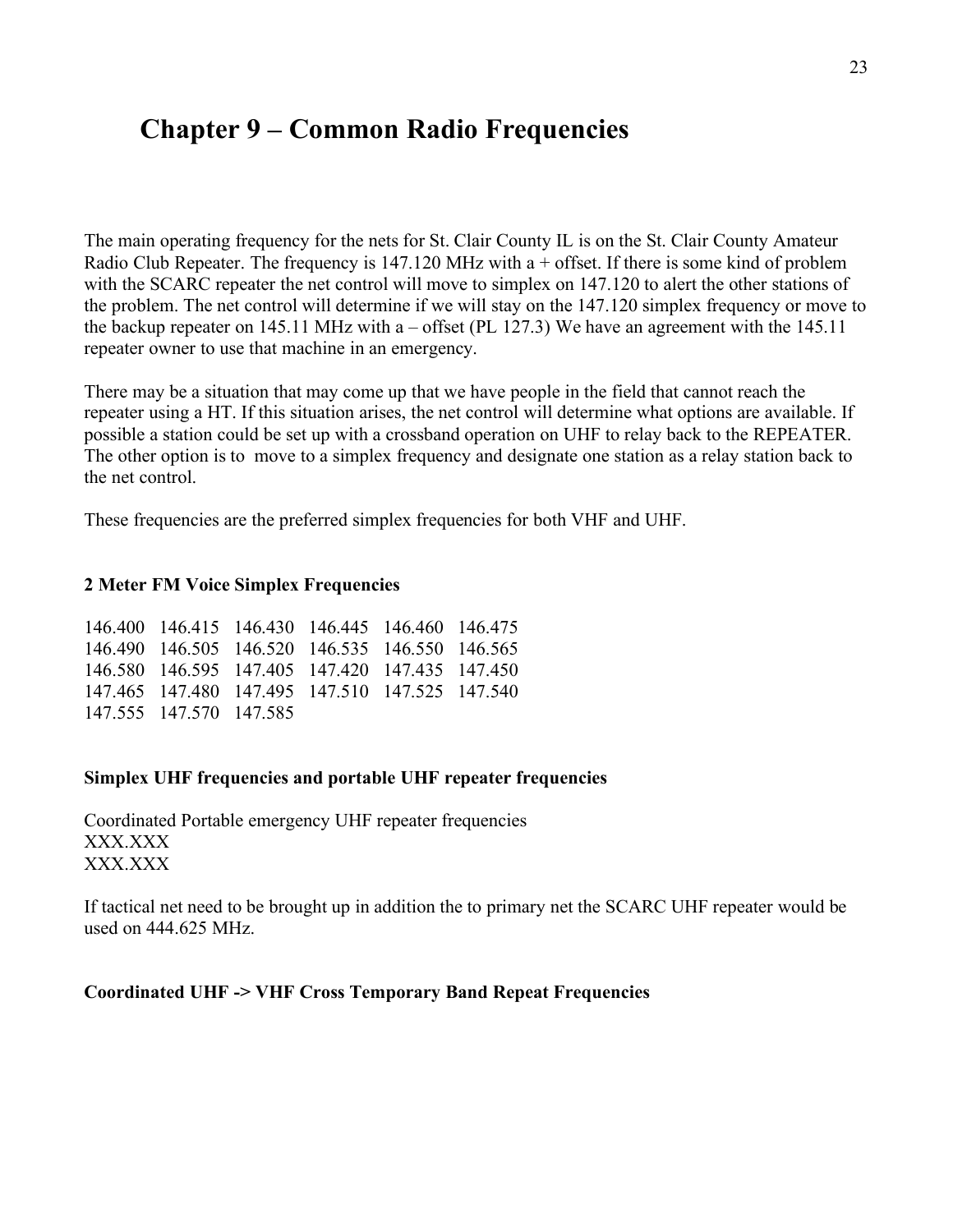| 446.4000 | 446.4125 | 446.4250 |
|----------|----------|----------|
| 446.4375 | 446.4500 | 446.4625 |
| 446.4750 |          |          |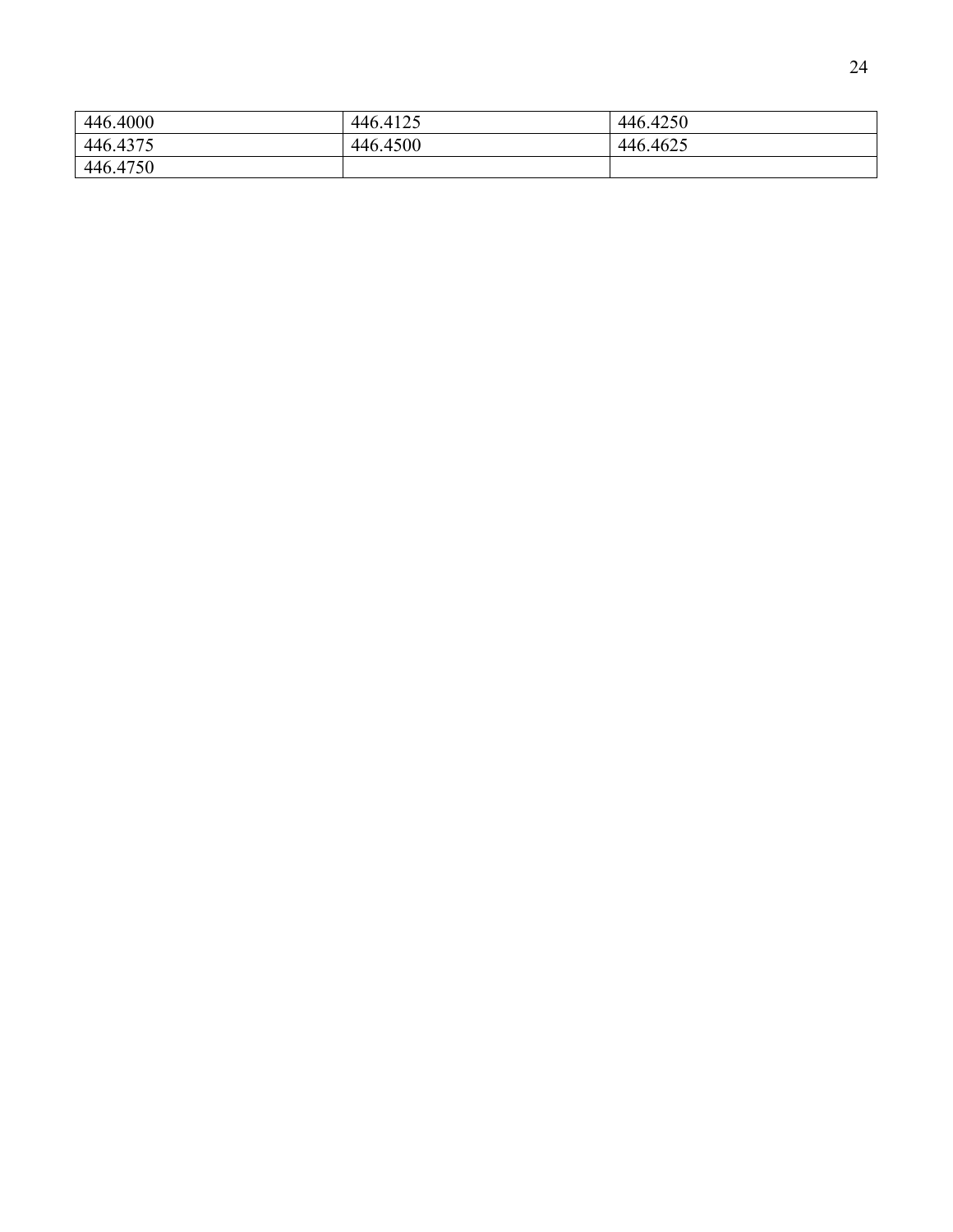# **Chapter 10 – Common Radio interfacing and care**

When called out in an emergency your radio equipment may be needed to fulfill many needs. This is a guide of what you should be prepared with in case you need it.

It is highly recommended that you have a dual band HT, that covers not only 2 meters, but also 440 Mhz. This radio should be PL capable on both bands.

Power

The standard power connector that has been adopted by ARES for powering 12 volt amateur radio equipment is the Anderson Power Pole. This connector is inexpensive, and very versatile. It is highly recommended that all power supply connections, and radio equipment have the ability to use Anderson Power Poles.



For your HT it is recommended that you have the ability to charge your HT using either 12 volts or 110 volts. For your 12 volt chargers it is recommended that you have the ability to charge from either Anderson Power Poles, or a cigarette lighter plug. The best solution is to have the charging cable for your HT with Anderson Power Poles attached. A cigarette lighter adapter also with Power Poles attached can be used to mate to your charging cord. A small 12 volt power supply with 2 or more Anderson power poles makes a great portable charger, that will work with all your equipment. The ability to charge a spare battery while not connected to the radio will allow you to charge one while using the other.

All cables should be fused, and you should have spare fuses on hand.

### **Antenna Connections**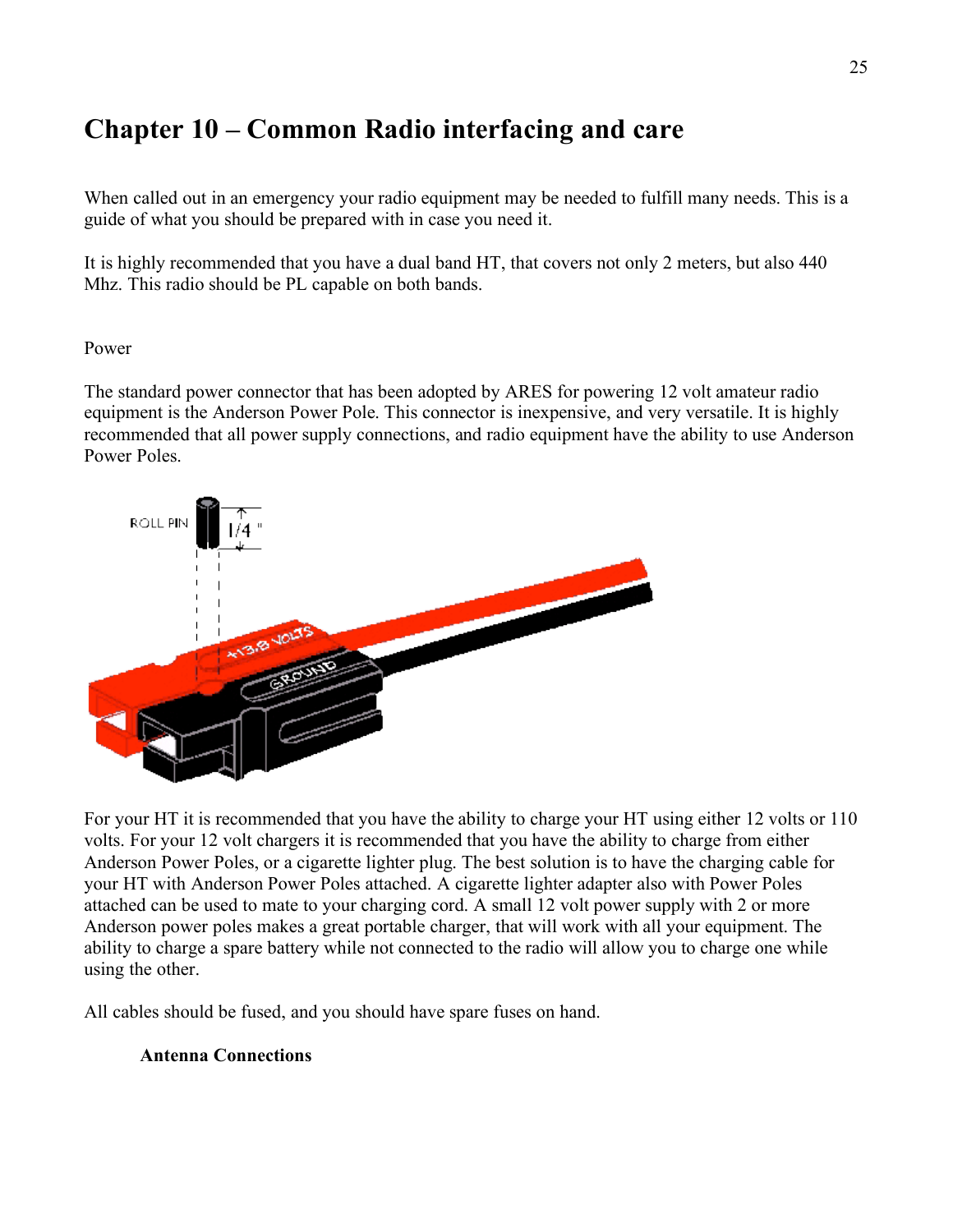Many of the new HT's do not have standard BNC connectors for antenna connections. If you have to use your equipment with an existing antenna system be sure you have adapters to go from your rig to a standard PL-259. An adapter to go to a type N connection would not be a bad idea either.

## **Equipment Care**

Be sure you have some way to waterproof your equipment This can be a simple zip lock bag to pace over the equipment in case of heavy rain. A HT inserted in a zip lock bag will still be very usable. If you use an external speaker microphone, you can secure the bag around the cable with a rubber band to help keep the water out.

For base stations be sure that you have a common ground for all the equipment. This is very important for HF stations.

If you must operate your radios under hot conditions be sure that you have pleanty of air flow over the heatsinks. A mobile radio setting flat on a table will overheat quickly if there is no way for air to flow. If possible raise the radio up off the operating table and allow at least 1 inch of free space under the heatsinks in the rear. A good item to have is a small 12 volt computer fan that can be placed on or near the heatsink. This can be run from the rig power supply and will keep the radio running nice and cool. Setting the radio on a lower power setting will also help control the heat.

Radios that are set up in a emergency situation might have cables run across the floor, or when someone can trip over them. It is a good idea to tape the antenna wires to the leg of the table. If someone should snag or tip over the cable this will keep the radios from being pulled to the floor. If possible secure all loose cables with duct tape to the floor.

In many situations it can get very noisy. A headset that covers only 1 ear makes it much easier to hear in situations like this. A small speaker mic for your HT also makes operating the radio much more enjoyable for long periods of time.

Under no circumstance should you use voice-operated transmission (VOX). In the past, this has proven to cause many problems. Use manual push to talk, PTT.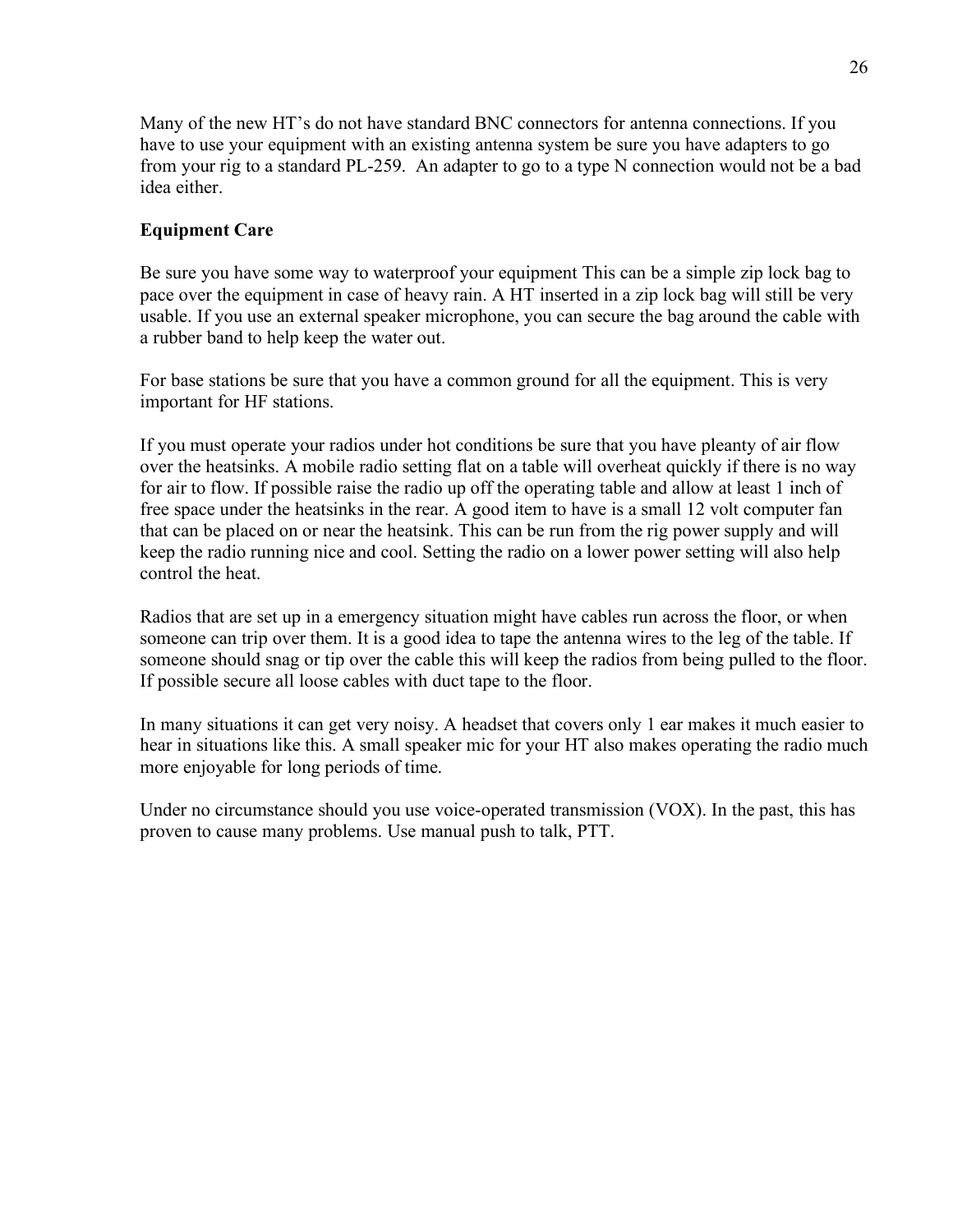# **Chapter 11 – Contact Information**

St. Clair County Emergency Management Agency (ESDA)

Ph 618-277-3500

American Red Cross Fairview Heights: Ph 618-397-4600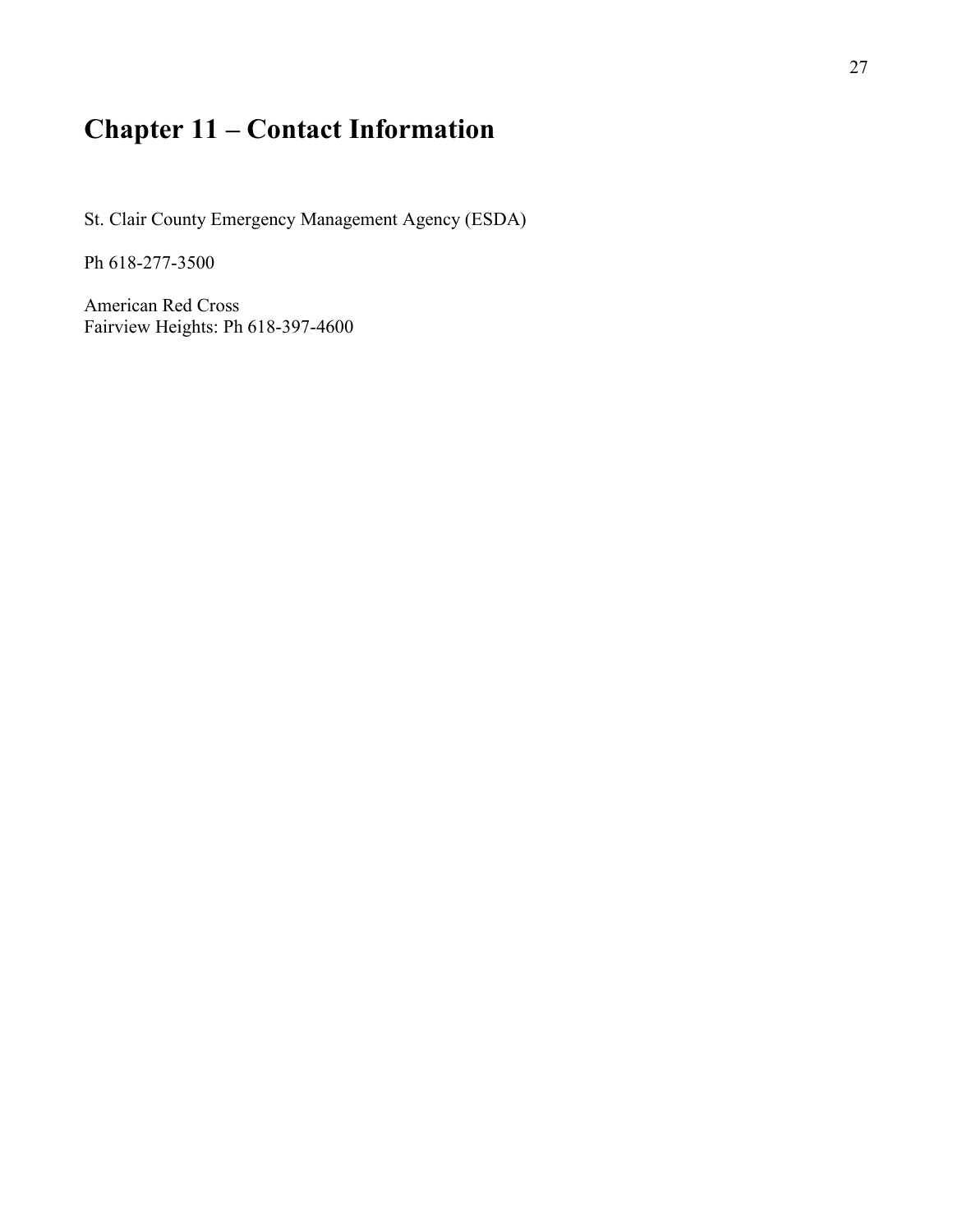# **World Wide Web Links**

http://www.arrl.org/ - American Radio Relay League home page

http://www.emcomm.org/ - Emergency Communications information on the Internet

http://www.qsl.net/ares-il/ - Illinois ARES Home Page

http://www.citizencorps.gov/cert/ CERT home Page

http://www.crh.noaa.gov/lsx/ National Weather Service St. Louis

http://www.state.il.us/iema/ Illinois Emergency Management Agency

http://www.hwn.org/ National Hurricane Watch Net

http://www.satern.org/ Salvation Army Team Emergency Radio Network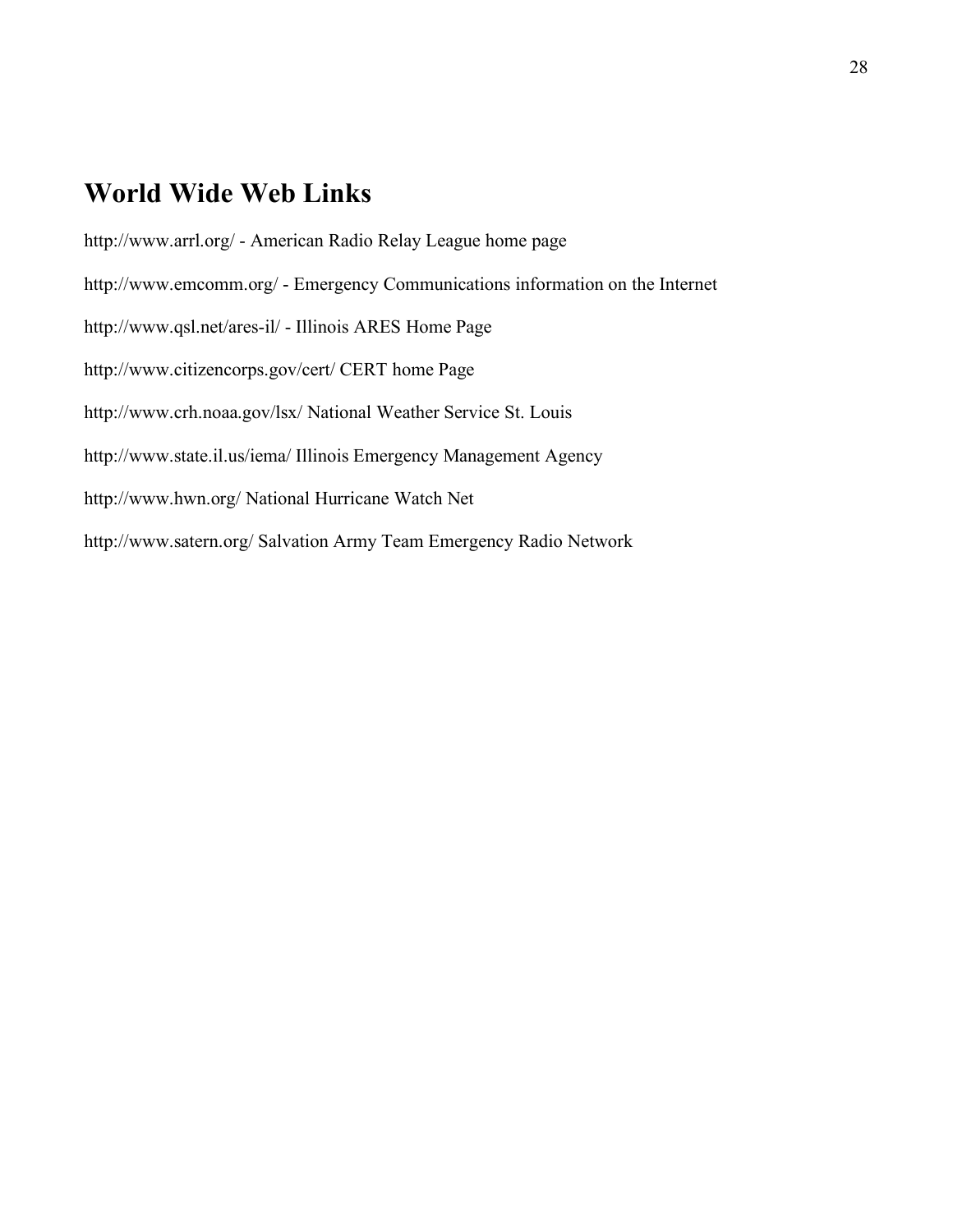# **Acronyms**

| <b>ARES</b>  | <b>Amateur Radio Emergency Services</b>    |
|--------------|--------------------------------------------|
| <b>RACES</b> | Radio Amateur Civil Emergency Services     |
| <b>CERT</b>  | Citizens Emergency Response Team.          |
| <b>SCARC</b> | St. Clair Amateur Radio Club               |
| <b>FEMA</b>  | <b>Federal Emergency Management Agency</b> |
| EC           | <b>Emergency Coordinator</b>               |
| <b>DEC</b>   | District Emergency Coordinator             |
| <b>NCS</b>   | <b>Net Control Station</b>                 |
| <b>NCO</b>   | Net Control Operator                       |
| <b>NWS</b>   | National Weather Service                   |
| <b>HT</b>    | Hand-Held Transceiver                      |
| <b>IEMA</b>  | Illinois Emergency Management Agency       |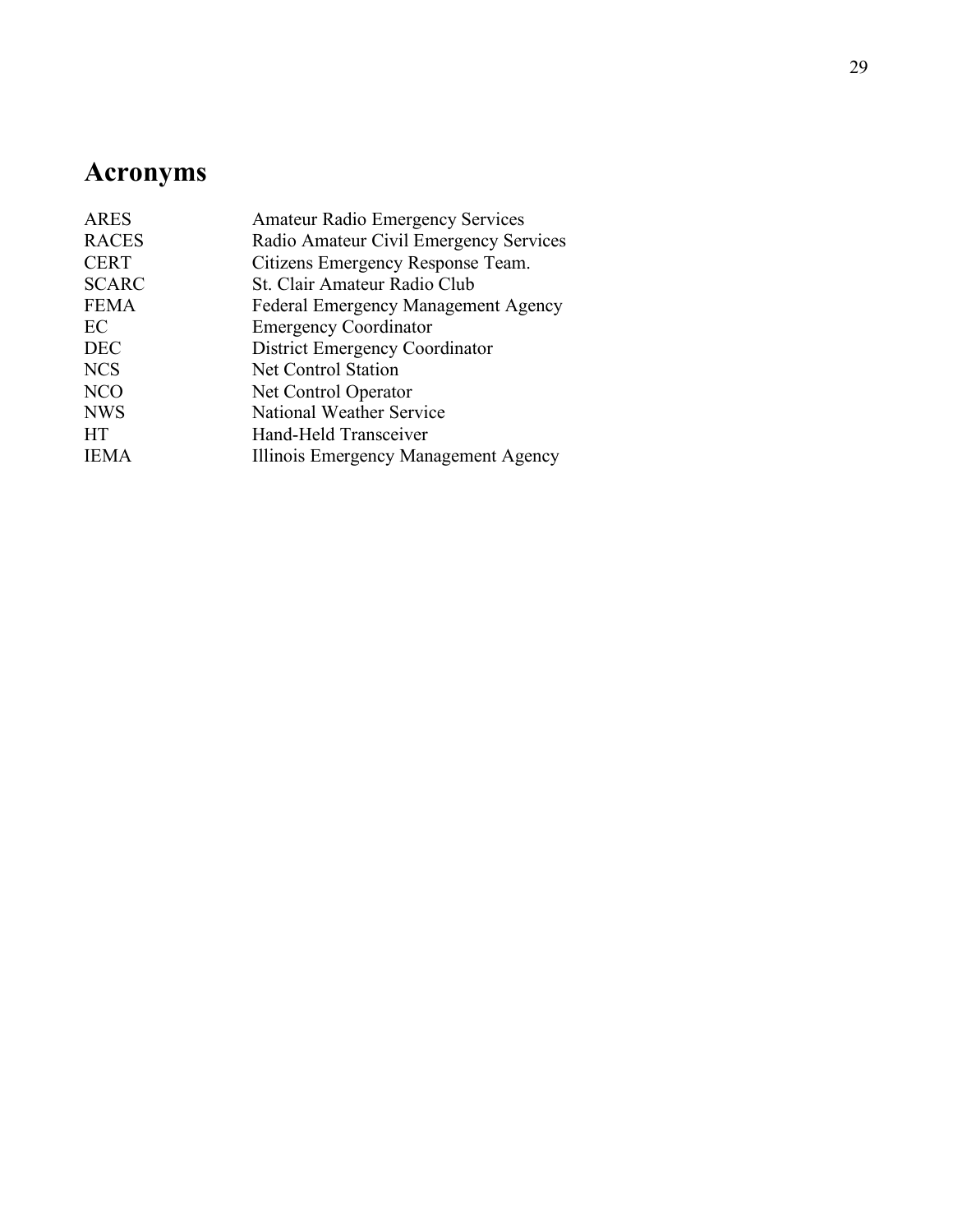# **Il and Mo Counties Surrounding St. Clair (Out Of Date)**

| Madison             | North                                                            |
|---------------------|------------------------------------------------------------------|
|                     | 145.230 Madison County, IL SKYWARN Net (Primary)                 |
|                     | 145.130 Madison County, IL SKYWARN Net (Backup)                  |
| Clinton             | North East                                                       |
| Washington          | South East                                                       |
| Randolph            | South                                                            |
| Monroe              | South West                                                       |
|                     | 444.700 Monroe County, IL SKYWARN Net (Primary)                  |
|                     | 145.110 Monroe County, IL SKYWARN Net (Secondary)                |
| St. Louis City East |                                                                  |
| St. Louis           | East                                                             |
|                     | 146.940 RACES/Skywarn Net First Thursday of the month at 7:00 PM |
|                     | http://www.skywarnstlouis.com/                                   |
|                     | 146.850 St. Louis County ARES                                    |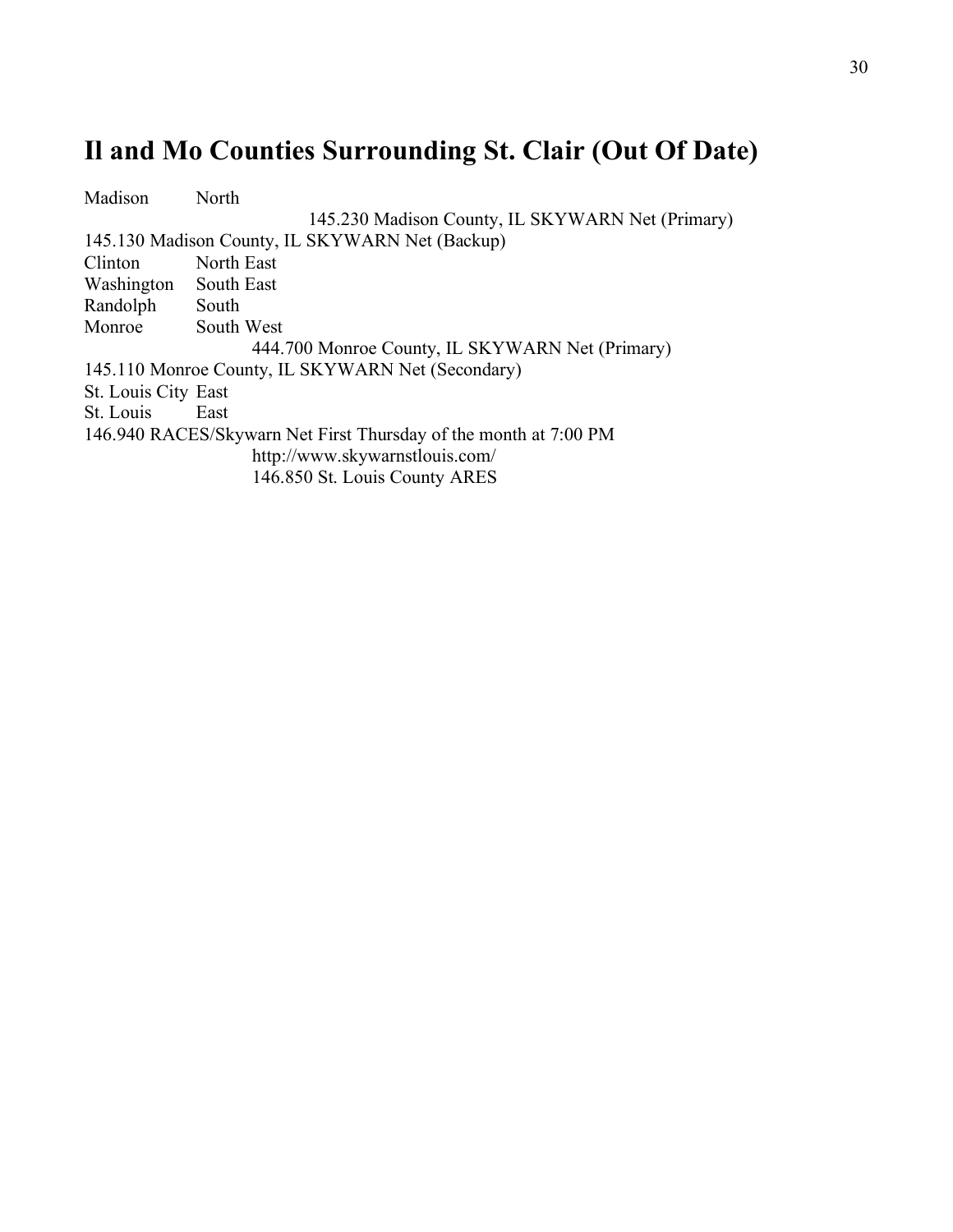# **Privacy of Information**

### **Guideline**

The following precautions should be exercised when providing communications to served agencies during emergencies in which ARES resources are employed: As a practical matter, no one should ever be identified by name over the radio unless they have granted permission.

#### **General**

On June 18, 1997, the "Volunteer Protection Act of 1997" was enacted into law by the United States Congress (111 Stat. 218). The purpose of the Act is to limit lawsuits against volunteers serving nonprofit public and private organizations and governmental agencies. The Act was in response to the withdrawal of volunteers from service to nonprofit organizations, including voluntary associations, because of concerns about possible liability. The Volunteer Protection Act preempts the laws of any State to the extent that such laws are inconsistent with the Act.

The act exempts a volunteer of a nonprofit organization or governmental entity from liability for harm caused by an act or omission of the volunteer on behalf of such organization or entity if: (1) the volunteer was acting within the scope of his or her responsibilities at the time; (2) the volunteer was properly licensed or otherwise authorized for the activities or practice in the Sate in which the harm occurred; (3) the harm was not caused by willful or criminal misconduct, gross negligence, reckless misconduct, or a conscious, flagrant indifference to the rights or safety of the individual harmed; and (4) the harm was not caused by the volunteer operating a motor vehicle, vessel, aircraft, or other vehicle for which the State requires the operator or owner to possess an operator's license or maintain insurance. That stated, in relation to matters of privacy, as a practical matter, no one should ever be identified by name over the radio unless they have granted permission. Such permission is implied if they have requested a formal radio message be transmitted and they understand that the message will be transmitted via an unencrypted means. It is imperative that served agencies be briefed on the unsecured nature of Amateur Radio communications in advance of emergency situations so they may prepare with appropriate codes words, etc., that may be used for sensitive information.

#### 5.2. Medical Information

Medical information may be transmitted via Amateur Radio provided that an individual's identify and the medical data are NOT associated. These are the same rules employed by emergency medical personnel. In most cases, medical personnel use unsecured communications and are familiar with the limitations of what can be transmitted. Under certain conditions, code words are used to identify specific conditions. Under Part 97 of the Federal Communications Commission's Rules and Regulations, in the protection of life, whatever means of communications necessary can be employed. If provided with information from the served agency, the information may be transmitted as provided to you, without change, including the use of code words. In those situations, you should use appropriate message forms to record and obtain authorization for the message.

### 5.3. Very Important Person Identification

Depending on circumstances, it may not be appropriate to identify the location of individuals by name. Security issues may dictate that the location of a specific individual should not be revealed. In such circumstances, should it be imperative to locate the individual or place the individual at a specific location, a secure means of identifying the individual should be used. This type information would fall under the "protection of life" clause of the FCC Rules and Regulations. The same may apply to shelter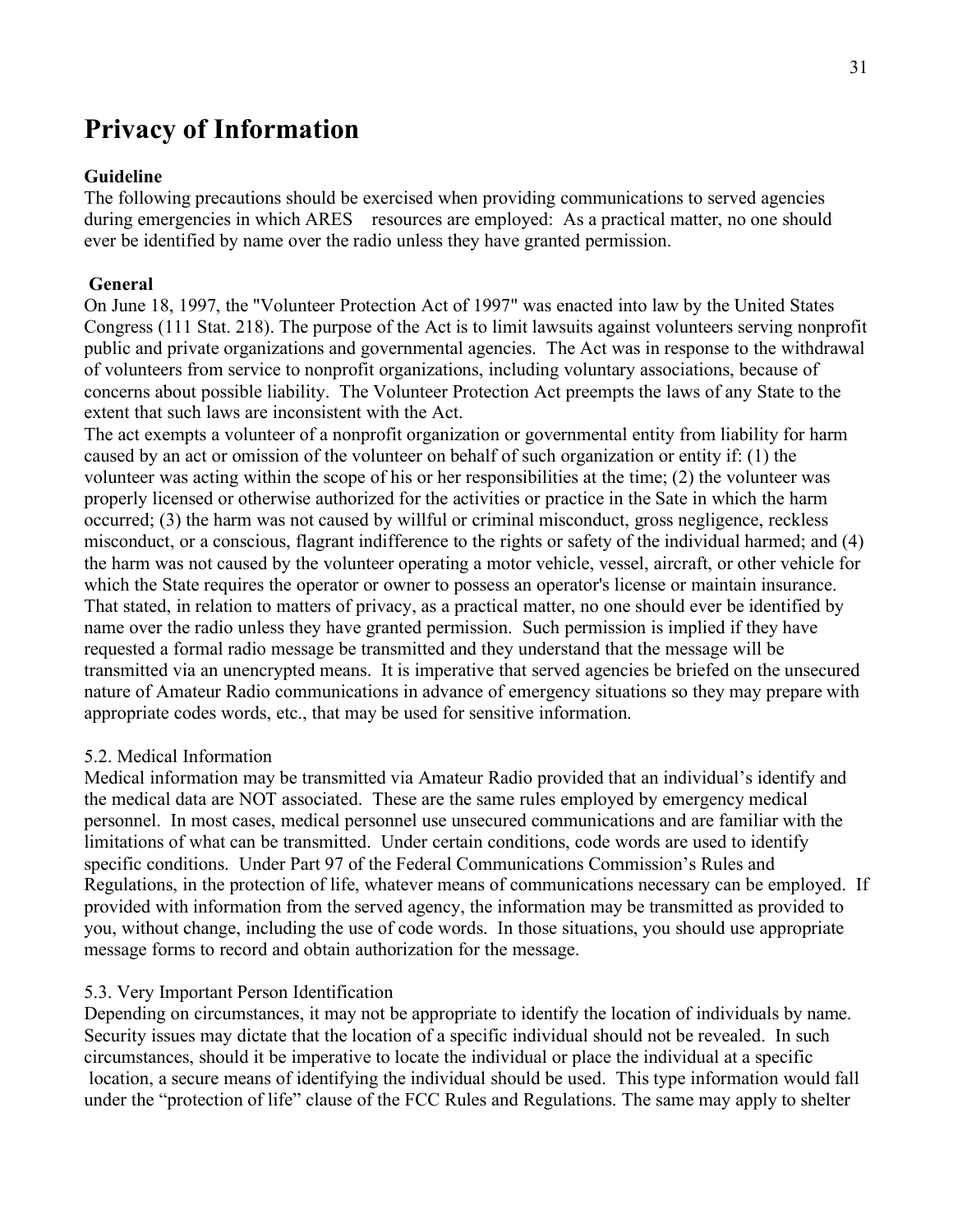occupants. Situations may dictate that disclosure of names would not be in the best interest of the individual. The Red Cross has indicated that open communications of individuals located in shelters is not to be transmitted in clear text. However, digital modes have been indicated as acceptable. Red Cross shelter managers should be the final judge as to what information can be transmitted and what means are acceptable.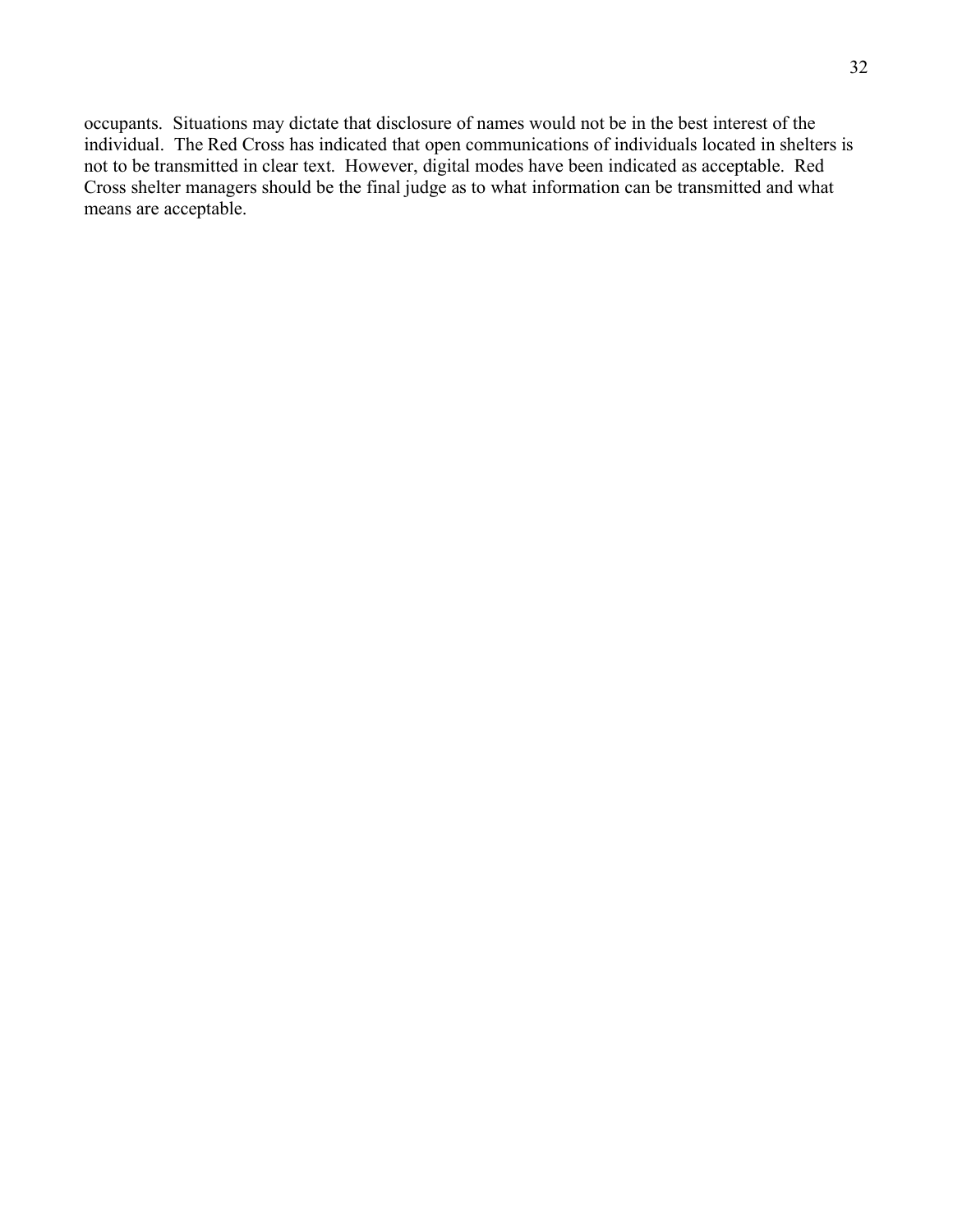# **Fujita-Pearson Tornado Scale**

| F <sub>0</sub> | Gale Tornado<br>$(40 - 72 \text{ mph})$ | P0 PATH length: 0.3-0.9<br>miles  | Light damage; Some damage to chimneys;<br>branches broken off trees; shallow-rooted |
|----------------|-----------------------------------------|-----------------------------------|-------------------------------------------------------------------------------------|
|                |                                         | P0 PATH width: 6-17 yards         | trees pushed over; sign boards damaged.                                             |
| F1             | Moderate Tornado                        | P1 PATH length: 1.0-3.1           | Moderate damage; The lower limit is the                                             |
|                | $(73 - 112 \text{ mph})$                | miles P1 PATH width: 18-          | beginning of hurricane wind speed; peels                                            |
|                |                                         | 55 yards                          | surface off roofs; mobile homes pushed                                              |
|                |                                         |                                   | off foundations or overturned; moving                                               |
|                |                                         |                                   | autos pushed off the road; attached                                                 |
|                |                                         |                                   | garages may be destroyed.                                                           |
| F <sub>2</sub> | Significant Tornado                     | P2 PATH length: 3.2-9.9           | Considerable damage; entire roofs torn                                              |
|                | $(113 - 157 \text{ mph})$               | miles                             | from frame houses; mobile homes                                                     |
|                |                                         | P <sub>2</sub> PATH width: 56-175 | demolished; boxcars pushed over; large                                              |
|                |                                         | yards                             | trees snapped or uprooted; light-object                                             |
|                |                                         |                                   | missiles generated.                                                                 |
| F <sub>3</sub> | Severe Tornado                          | P3 PATH length: 10-31             | Severe damage; walls torn from well-                                                |
|                | $(158 - 206$ mph)                       | miles                             | constructed houses; trains overturned;                                              |
|                |                                         | P3 PATH width: 176-566            | most trees in forests uprooted; heavy cars                                          |
|                |                                         | yards                             | lifted off ground and thrown.                                                       |
| F4             | Devastating Tornado                     | P4 PATH length: 32-99             | Well-constructed houses leveled;                                                    |
|                | $(207 - 260$ mph)                       | miles                             | structures with weak foundations blown                                              |
|                |                                         | P4 PATH width: 0.3-0.9            | off some distance; cars thrown and large                                            |
|                |                                         | miles                             | missiles generated.                                                                 |
| F <sub>5</sub> | Incredible Tornado                      | P5 PATH length: 100-315           | Strong frame houses lifted off foundations                                          |
|                | $(261 - 318 \text{ mph})$               | miles                             | and carried considerable distances to                                               |
|                |                                         | P5 PATH width: 1.0-3.1            | disintegrate; automobile-sized missiles fly                                         |
|                |                                         | miles                             | through the air 100 yards or more; trees                                            |
|                |                                         |                                   | debarked; steel reinforced concrete                                                 |
|                |                                         |                                   | structures badly damaged.                                                           |

# **Fujita-Pearson Tornado Scale**